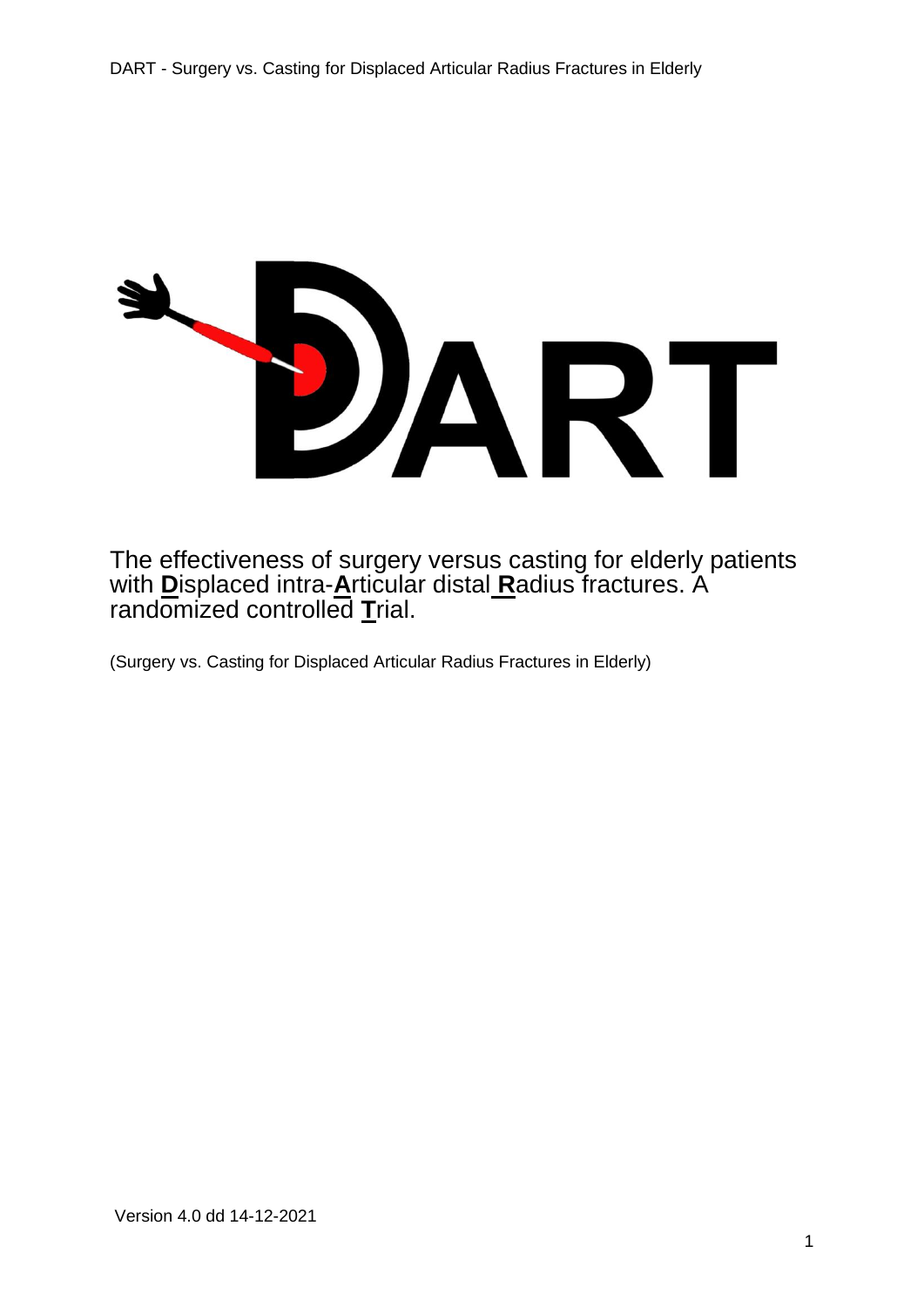**PROTOCOL TITLE** '*The effectiveness of surgery versus casting for elderly patients with displaced intra-articular distal radius fractures. A randomized controlled trial.*'

| <b>Protocol ID</b>                       | The effectiveness of surgery versus casting for<br>elderly patients with Displaced intra-Articular<br>distal Radius fractures. A randomized controlled<br>Trial. |
|------------------------------------------|------------------------------------------------------------------------------------------------------------------------------------------------------------------|
| <b>Short title</b>                       | <b>DART</b>                                                                                                                                                      |
| <b>EudraCT number</b>                    | Not applicable                                                                                                                                                   |
| <b>Version</b>                           | 4.0                                                                                                                                                              |
| <b>Date</b>                              | 14-12-2021                                                                                                                                                       |
| <b>Coordinating investigator/project</b> | Drs. D.P. ter Meulen, MD                                                                                                                                         |
| leader                                   | Research physician OLVG                                                                                                                                          |
| Principal investigator(s) (in            | Dr. R.W. Poolman, MD PhD                                                                                                                                         |
| Dutch: hoofdonderzoeker/                 | <b>OLVG</b>                                                                                                                                                      |
| uitvoerder)                              |                                                                                                                                                                  |
|                                          | Dr. N.W. Schep, MD PhD                                                                                                                                           |
|                                          | Maasstad ziekenhuis                                                                                                                                              |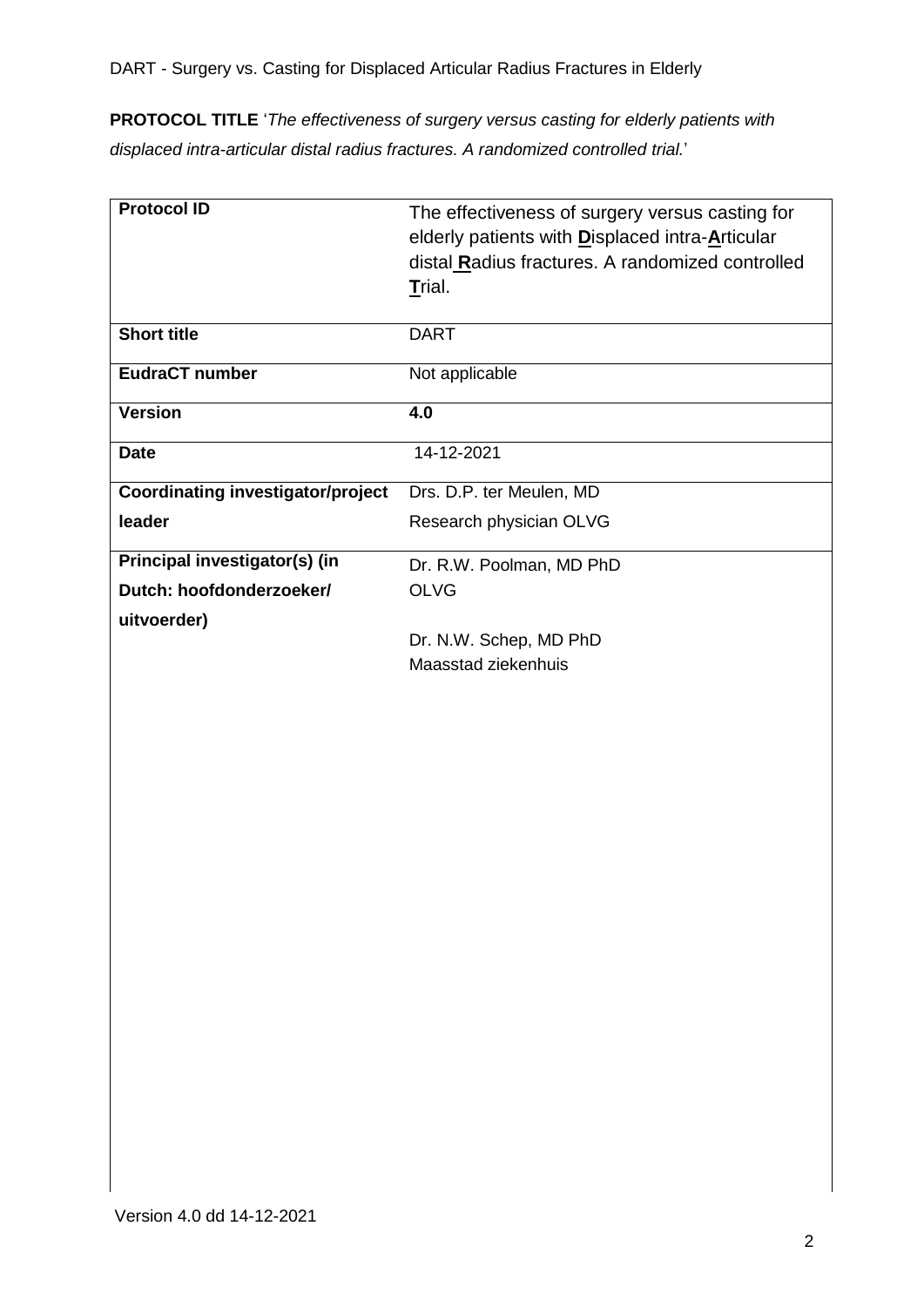DART - Surgery vs. Casting for Displaced Articular Radius Fractures in Elderly

| <b>Sponsor (in Dutch:</b> | <b>OLVG</b>                           |
|---------------------------|---------------------------------------|
| verrichter/opdrachtgever) |                                       |
| <b>Subsidising party</b>  | ZonMw                                 |
|                           | Zorgverzekeraars Nederland            |
| Independent physician(s)  | H.R. van den Berg, trauma chirurg     |
|                           | <b>OLVG</b>                           |
|                           | Polikliniek Chirurgie: 020 - 599 3058 |
| <b>Laboratory sites</b>   | Not applicable                        |
| <b>Pharmacy</b>           | Not applicable                        |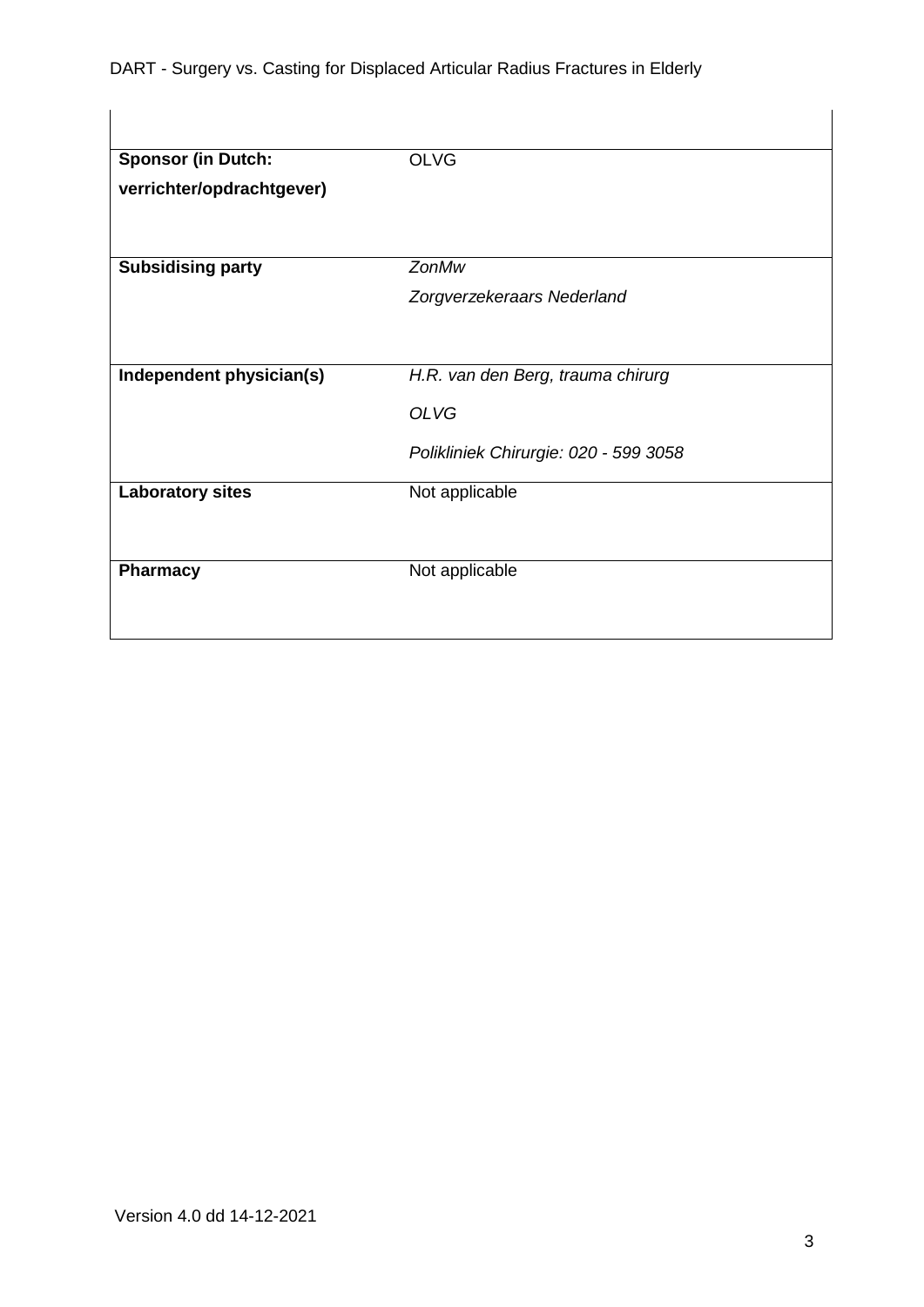DART - Surgery vs. Casting for Displaced Articular Radius Fractures in Elderly

# **PROTOCOL SIGNATURE SHEET**

| <b>Name</b>                            | <b>Signature</b> | <b>Date</b> |
|----------------------------------------|------------------|-------------|
| Head of Department:                    |                  |             |
| Dr. R.W. Poolman MD PhD                |                  |             |
| Orthopedie - OLVG                      |                  |             |
|                                        |                  |             |
| [Coordinating Investigator/Project     |                  |             |
| leader/Principal Investigator]:        |                  |             |
|                                        |                  |             |
| Dr. R.W. Poolman MD PhD                |                  |             |
| Head of Joint Research Department OLVG |                  |             |
| Orthopedie - OLVG                      |                  |             |
|                                        |                  |             |
|                                        |                  |             |
| [Coordinating Investigator/Project     |                  |             |
| leader/Principal Investigator]:        |                  |             |
|                                        |                  |             |
| Dr. N.W. Schep MD PhD                  |                  |             |
| Trauma surgeon                         |                  |             |
| Chirurgie - Maasstad ziekenhuis        |                  |             |
|                                        |                  |             |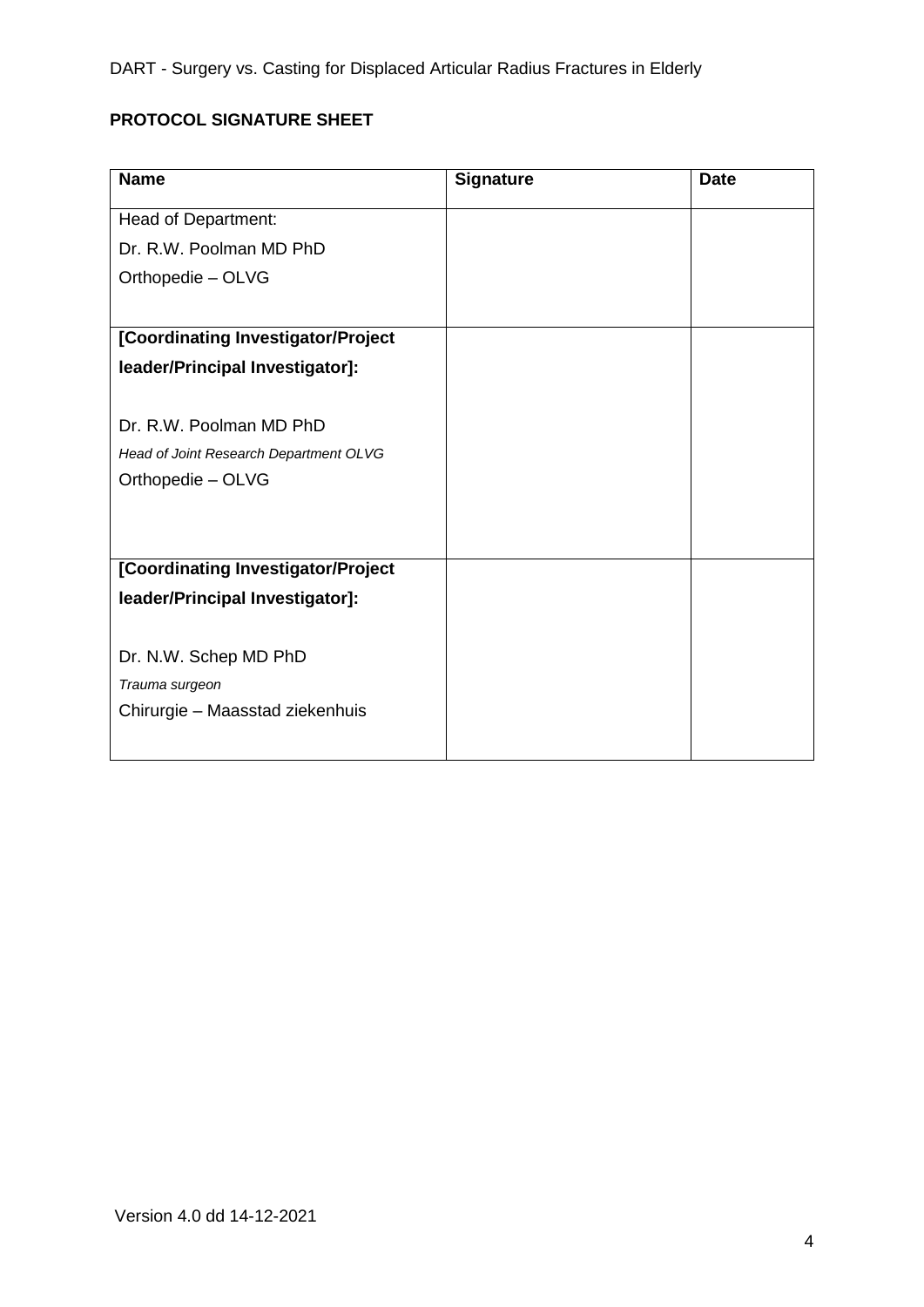# TABLE OF CONTENTS

| 1.                                                       |  |
|----------------------------------------------------------|--|
| 2.                                                       |  |
| 3.                                                       |  |
| 4.                                                       |  |
| 5.                                                       |  |
|                                                          |  |
|                                                          |  |
|                                                          |  |
|                                                          |  |
|                                                          |  |
|                                                          |  |
|                                                          |  |
|                                                          |  |
|                                                          |  |
|                                                          |  |
|                                                          |  |
|                                                          |  |
|                                                          |  |
|                                                          |  |
|                                                          |  |
|                                                          |  |
|                                                          |  |
|                                                          |  |
|                                                          |  |
|                                                          |  |
|                                                          |  |
|                                                          |  |
| 10 ADMINISTRATIVE ASPECTS, MONITORING AND PUBLICATION 27 |  |
|                                                          |  |
|                                                          |  |
|                                                          |  |
|                                                          |  |
|                                                          |  |
|                                                          |  |
|                                                          |  |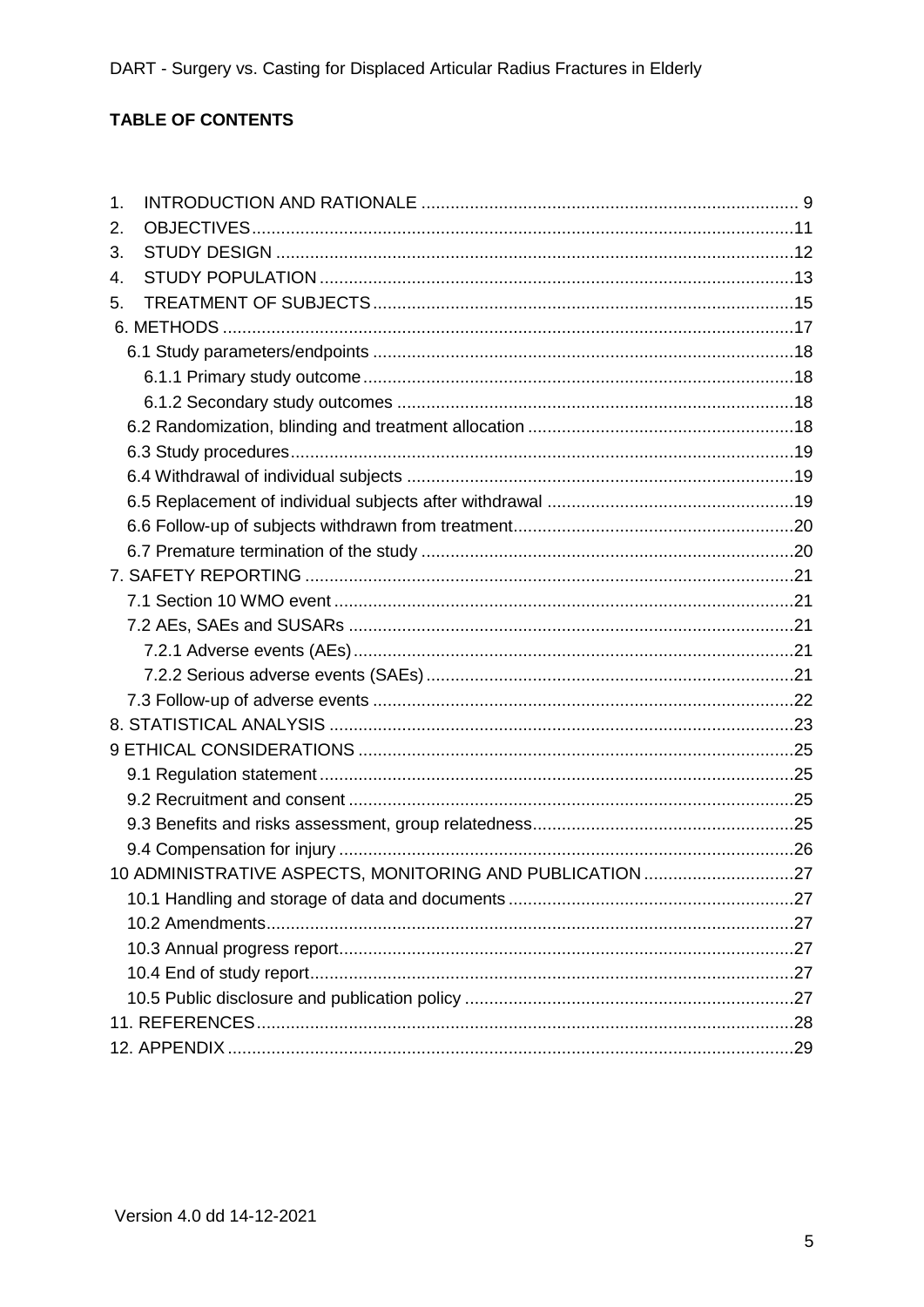# **LIST OF ABBREVIATIONS AND RELEVANT DEFINITIONS**

| <b>ABR</b>     | ABR form, General Assessment and Registration form, is the application    |  |  |  |
|----------------|---------------------------------------------------------------------------|--|--|--|
|                | form that is required for submission to the accredited Ethics Committee   |  |  |  |
|                | (In Dutch, ABR = Algemene Beoordeling en Registratie)                     |  |  |  |
| <b>AE</b>      | <b>Adverse Event</b>                                                      |  |  |  |
| <b>AR</b>      | <b>Adverse Reaction</b>                                                   |  |  |  |
| <b>CA</b>      | <b>Competent Authority</b>                                                |  |  |  |
| <b>CCMO</b>    | Central Committee on Research Involving Human Subjects; in Dutch:         |  |  |  |
|                | <b>Centrale Commissie Mensgebonden Onderzoek</b>                          |  |  |  |
| CV             | <b>Curriculum Vitae</b>                                                   |  |  |  |
| <b>DSMB</b>    | <b>Data Safety Monitoring Board</b>                                       |  |  |  |
| <b>EU</b>      | <b>European Union</b>                                                     |  |  |  |
| <b>EudraCT</b> | European drug regulatory affairs Clinical Trials                          |  |  |  |
| <b>GCP</b>     | <b>Good Clinical Practice</b>                                             |  |  |  |
| <b>IB</b>      | <b>Investigator's Brochure</b>                                            |  |  |  |
| <b>IC</b>      | <b>Informed Consent</b>                                                   |  |  |  |
| <b>IMP</b>     | <b>Investigational Medicinal Product</b>                                  |  |  |  |
| <b>IMPD</b>    | <b>Investigational Medicinal Product Dossier</b>                          |  |  |  |
| <b>METC</b>    | Medical research ethics committee (MREC); in Dutch: medisch ethische      |  |  |  |
|                | toetsing commissie (METC)                                                 |  |  |  |
| (S)AE          | (Serious) Adverse Event                                                   |  |  |  |
| <b>SPC</b>     | Summary of Product Characteristics (in Dutch: officiële productinfomatie  |  |  |  |
|                | IB1-tekst)                                                                |  |  |  |
| <b>Sponsor</b> | The sponsor is the party that commissions the organisation or             |  |  |  |
|                | performance of the research, for example a pharmaceutical                 |  |  |  |
|                | company, academic hospital, scientific organisation or investigator. A    |  |  |  |
|                | party that provides funding for a study but does not commission it is not |  |  |  |
|                | regarded as the sponsor, but referred to as a subsidising party.          |  |  |  |
| <b>SUSAR</b>   | <b>Suspected Unexpected Serious Adverse Reaction</b>                      |  |  |  |
| Wbp            | Personal Data Protection Act (in Dutch: Wet Bescherming                   |  |  |  |
|                | Persoonsgevens)                                                           |  |  |  |
| <b>WMO</b>     | Medical Research Involving Human Subjects Act (in Dutch: Wet Medisch-     |  |  |  |
|                | wetenschappelijk Onderzoek met Mensen                                     |  |  |  |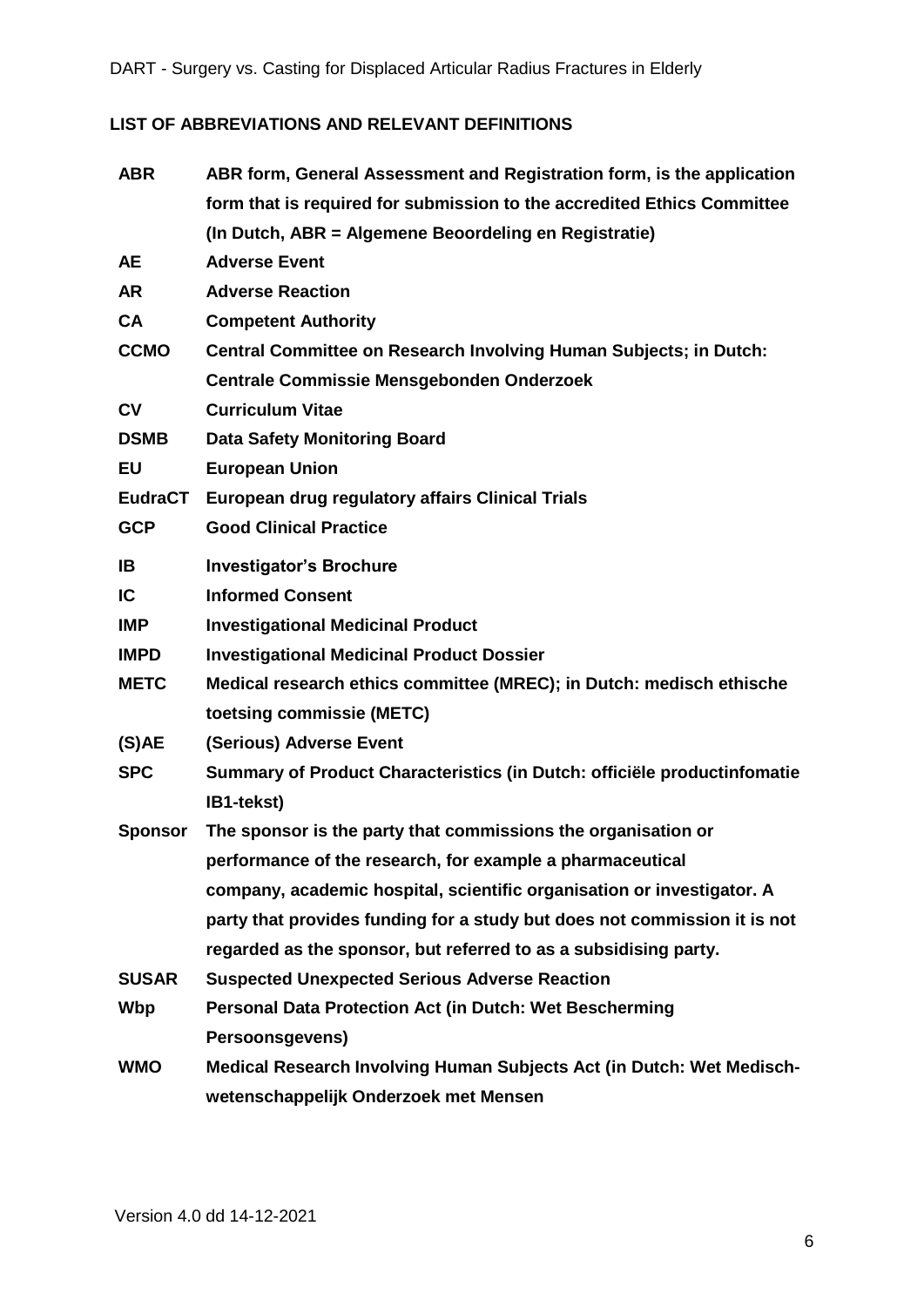### **SUMMARY**

**Rationale:** There is no consensus about the optimal treatment of displaced intra-articular distal radius fractures in elderly patients. To ensure optimal functional outcome there is a tendency to operate. However, there is no evidence that supports the surgical treatment of patients aged 65 years or older and in the absence of clinical trials it stays unclear how elderly patients with intra-articular fractures should be treated.

**Objective:** Assessing the *clinical outcome* of open reduction and internal fixation compared with non-operative treatment for elderly patients with displaced intra-articular distal radius fractures.

**Study design:** Multi-center randomized controlled trial with a non-inferiority design and an economic evaluation alongside.

**Study population:** All consecutive patients aged 65 years and older with displaced intraarticular (AO Type C) distal radius fractures, with non-acceptable fracture characteristics within 3 weeks following trauma.

**Intervention:** Open reduction and internal fixation (intervention group) and plaster immobilization (control group).

**Main study parameters:** The primary outcome will be evaluated after 1 year with the Patient-Rated Wrist Evaluation score (PRWE).

Secondary outcomes comprise other patient reported outcome measures (PROMs) including the Disability of the Arm, Shoulder and Hand (DASH) and Quality of life (EQ-5D). Further outcome measurements comprise a costs evaluation questionnaire, range of motion (ROM), grip strength, radiographic parameters, Pain Catastrophizing Scale (PCS) and Complications.

**Nature and extent of the burden:** The treatment that study participants receive is a component of standard treatment of care. Prior research suggests there is no difference in long-term function between both treatment groups. Currently the choice of treatment is based on the preference of the surgeon, the complexity of the fracture and the national guideline for the treatment of radius fractures.

Post-operatively or after cast therapy patients will be seen 1 week, 3 weeks, 6 weeks, 3 months, 6 months and 12 months after trauma. The visits are standard care for patients following a fracture of the distal radius. After 6, 9 and 12 months depending on the treating physician's and/or patients' preference they can visit the hospital or can be visited at home. During these visits patients will be asked about complaints or complications, which is also part of regular care.

At baseline, and after 6 weeks, 3 months, 6 months, 9 months and 12 months patients will be asked to fill out 4 questionnaires mentioned earlier. These questionnaires can be filled out at home, online, or in the hospital prior to their visit and will take approximately 30 minutes for each of the6 follow-up moments.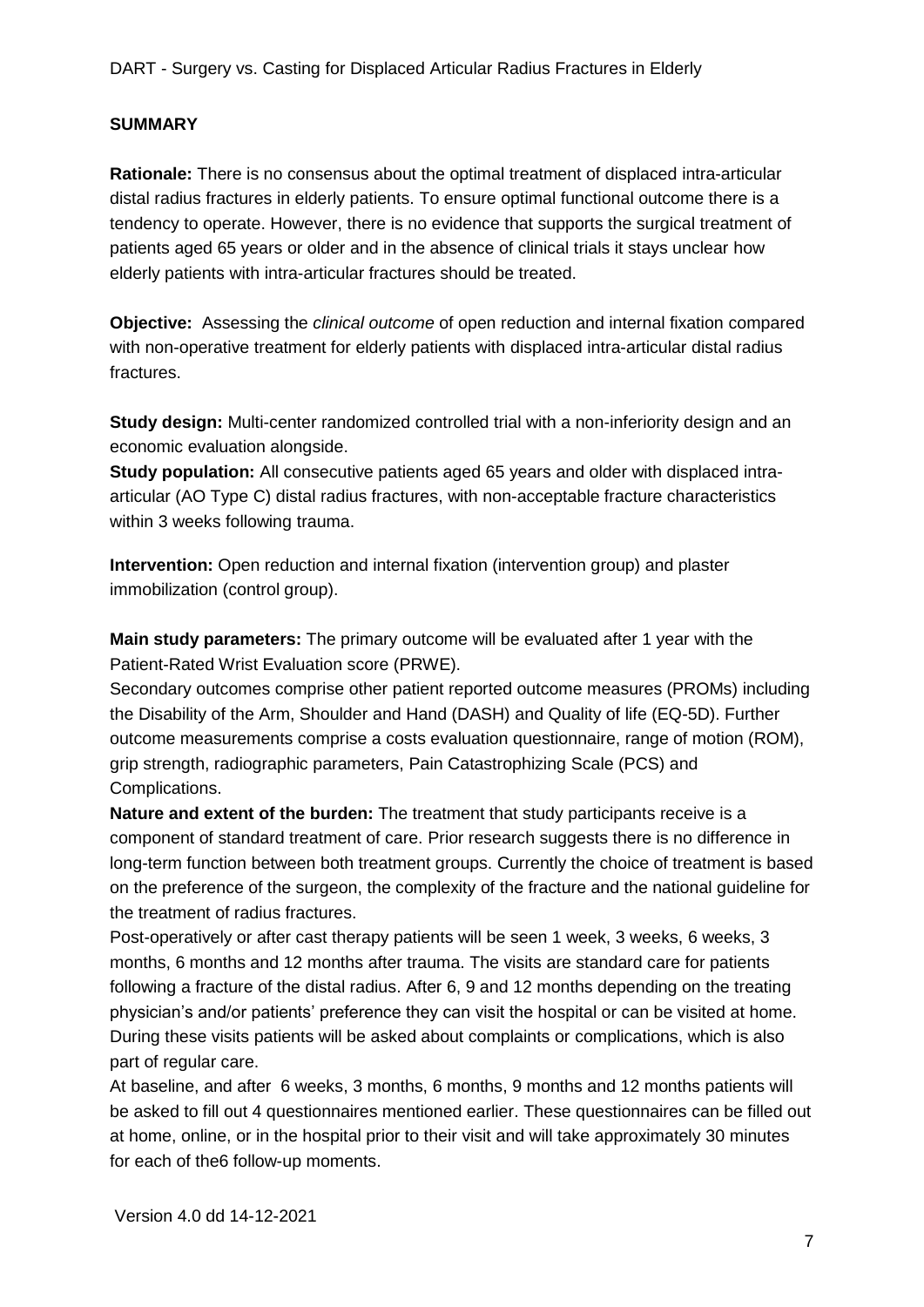Prior to some visits, X-rays of the wrist will be made. The radiographs that are made during this study are all part of standard care.

In total study participants will spend 210 minutes to this study. This includes informed consent and the questionnaires.

The risks of this study are comparable to risks involved with standard treatment. This comprises the standard risk for undergoing a surgical procedure, including risks related to anesthesia, neurovascular damage and post-operative wound infection. The risks of closed reduction and plaster immobilization include stiffness, redislocation, malunion, loss of function and complex regional pain syndrome.

Possible complications will be treated according to standard protocol.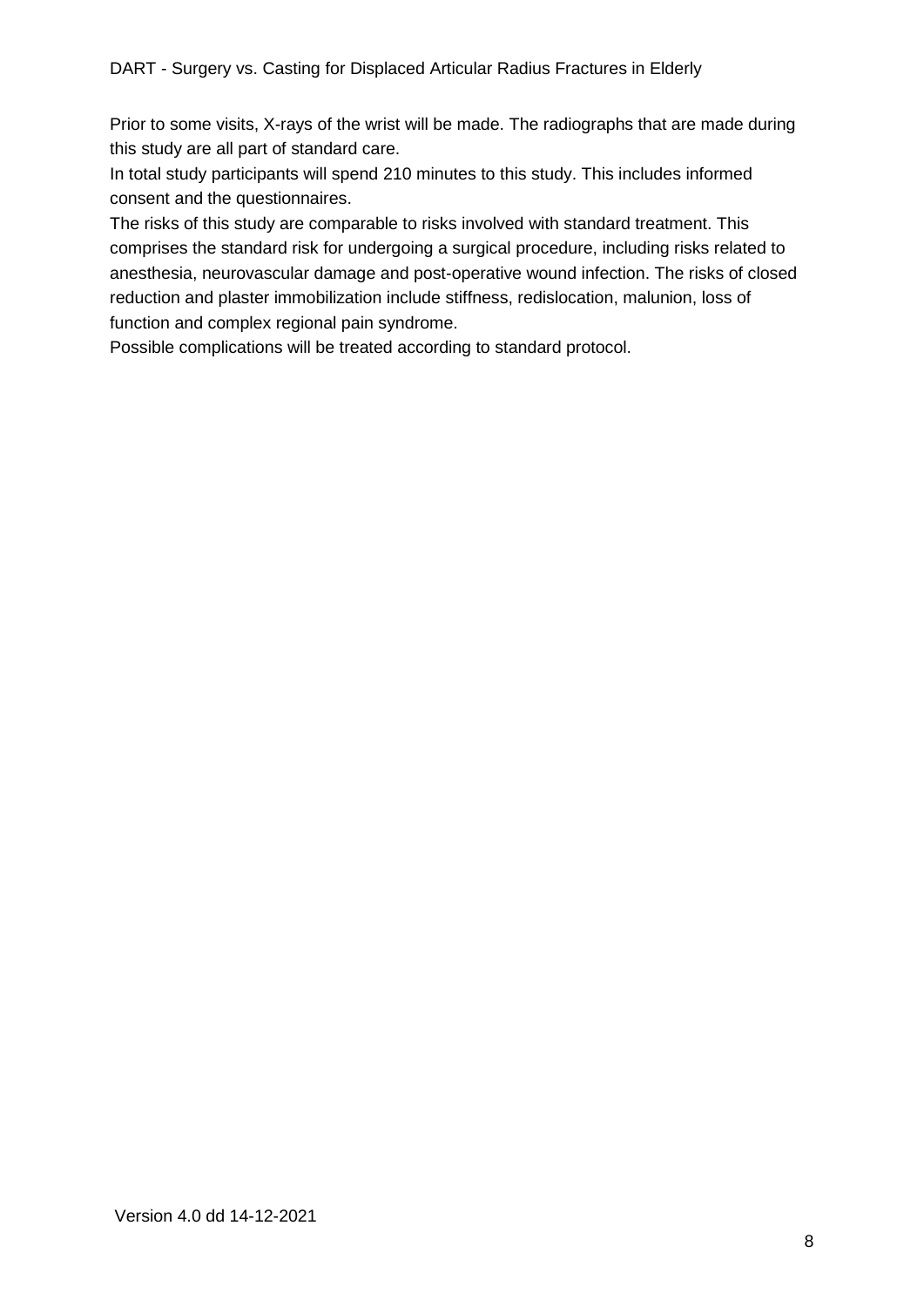# <span id="page-8-0"></span>**1. INTRODUCTION AND RATIONALE**

### INTRODUCTION AND RATIONALE:

Distal radius fractures are the second most common fractures in the elderly population and cause high health-care costs per patient, especially in elderly patients<sup>1,2</sup>. As a result of the high incidence and high costs per patient, distal radius fractures account for a substantial part of total health care costs<sup>3,4</sup>. In the coming decades this will further increase by a progressively aging population<sup>5</sup>.

The treatment of distal radius fractures can be either non-operative or operative. The nonoperative treatment consists of closed reduction followed by casting. The most commonly used operative procedures are external fixation, K-wire stabilization and open reduction and internal fixation (ORIF). Especially ORIF has gained in popularity. In the last decade it has become the most popular method of surgical treatment<sup>6</sup>. There is no evidence however that supports the superiority of this operative treatment over non-operative treatment but still the number of these surgical procedures is increasing<sup>6,7</sup>.

Distal radius fractures can be either extra- or intra-articular. Very few extra-articular fractures are treated surgically. Intra-articular fractures however are more likely to be treated surgically, because articular incongruity resulting from a fracture is believed to cause arthritis<sup>8</sup>. About half of the distal radius fractures are intra-articular<sup>9,10</sup>.

Patients with an intra-articular distal radius fracture who are treated surgically can rehabilitate faster because of surgical stabilization of the fracture. However, patients who are treated surgically are more likely to suffer from complications. Also surgical treatment is expensive and the long-term outcome does not seem to differ with that of non-operative treatment in terms of patient reported outcome measurements<sup>11,12</sup>.

Non-operative treatment by closed reduction and casting is safe, simple, inexpensive and non-invasive<sup>13</sup>. A disadvantage is that up till 60% of fractures redislocate. However, several studies suggest elderly patients who are treated non-operatively have satisfactory function of their wrist even despite of malunion and poor radiographic outcome<sup>14,15</sup>. Another downside to non-operative treatment is that it requires a longer duration of immobilization.

There is no evidence to support operative over non-operative treatment for elderly patients with a displaced intra-articular distal radius fracture. In the absence of powerful clinical trials it remains unclear how patients aged over 65 with displaced intra-articular fractures should be treated<sup>7</sup>.

### HEALTH CARE EFFICIENCY PROBLEM

Guidelines are inconclusive about the recommended choice of treatment for elderly patients with an intra-articular distal radius fracture<sup>16,17</sup>. Despite of a lack of evidence, open reduction and internal fixation (ORIF) is gaining in popularity. About one-fourth of elderly patients with an intra-articular fracture are now treated operatively. It is hypothesized that compared to the non-operative treatment this surgical procedure does not actually lead to better results $<sup>6</sup>$ .</sup> Moreover, there may even be more disadvantages to surgical treatments such as an increased risk of complications, and higher healthcare costs $^{7,13}$ .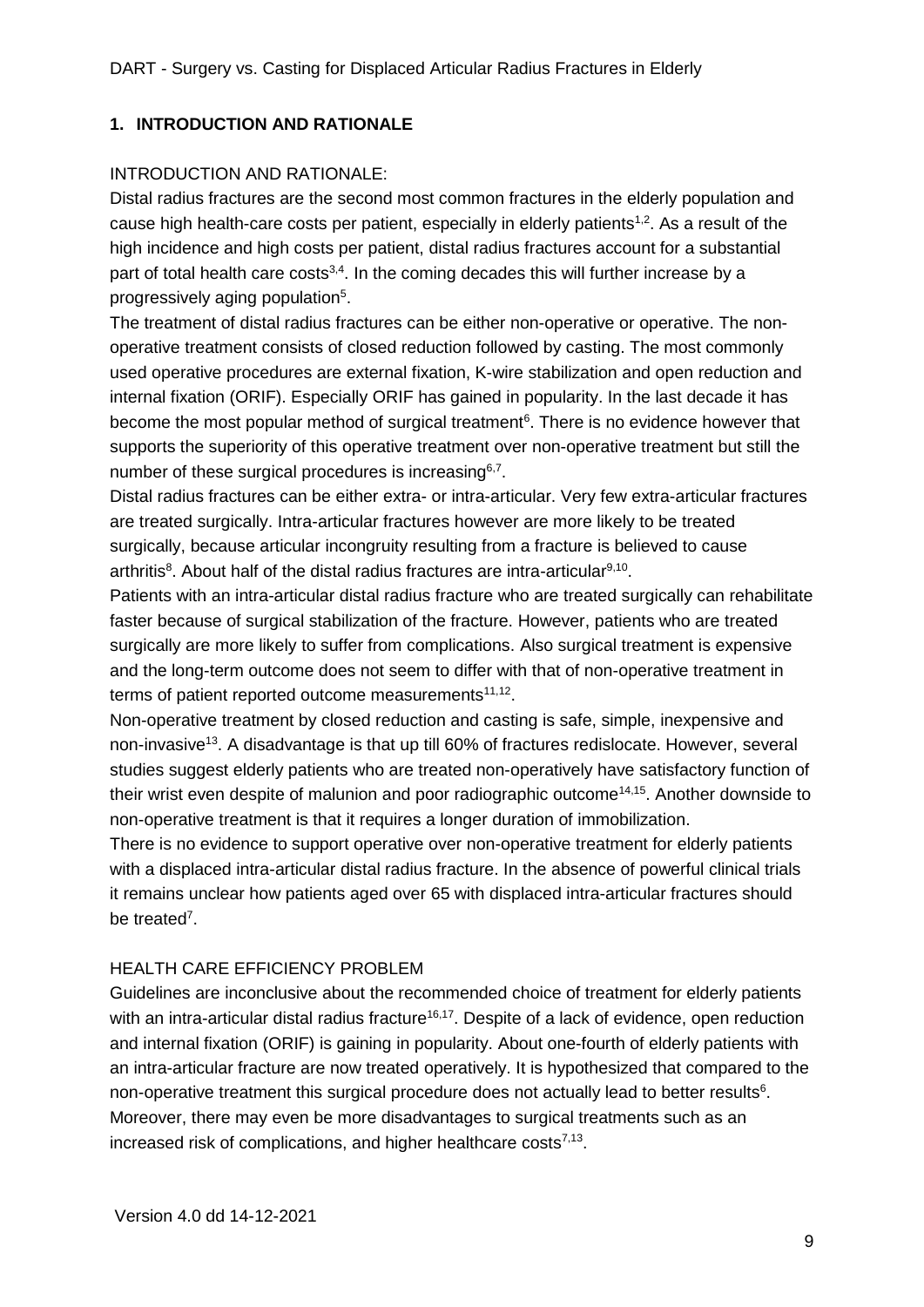### USUAL/STANDARD CARE

The choice of treatment is prone to surgeon preference, which results in a high variance in practice. The absence of a guideline recommendation makes it unclear what can be called the "standard" treatment. Because three-fourth of patients is treated non-operatively this could be regarded as the "standard" treatment. However in this study surgery is chosen as the "standard" because this is the treatment that will be challenged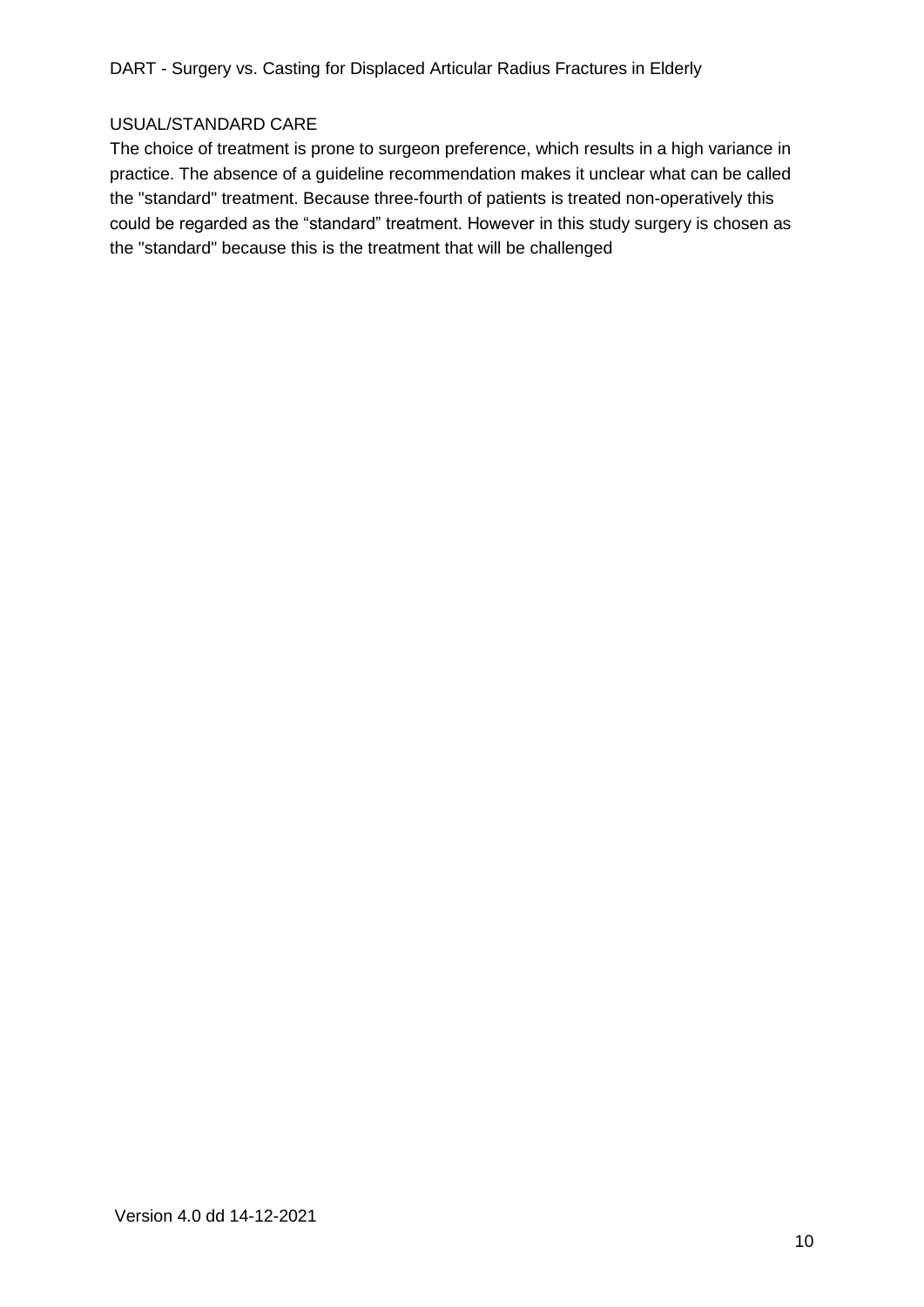# <span id="page-10-0"></span>**2. OBJECTIVES**

OBJECTIVE: Assessing the *clinical outcome* of open reduction and internal fixation compared with non-operative treatment for elderly patients with intra-articular distal radius fractures.

HYPOTHESIS: Cast treatment is not inferior to surgical open reduction and internal fixation in term of patient reported outcome measures.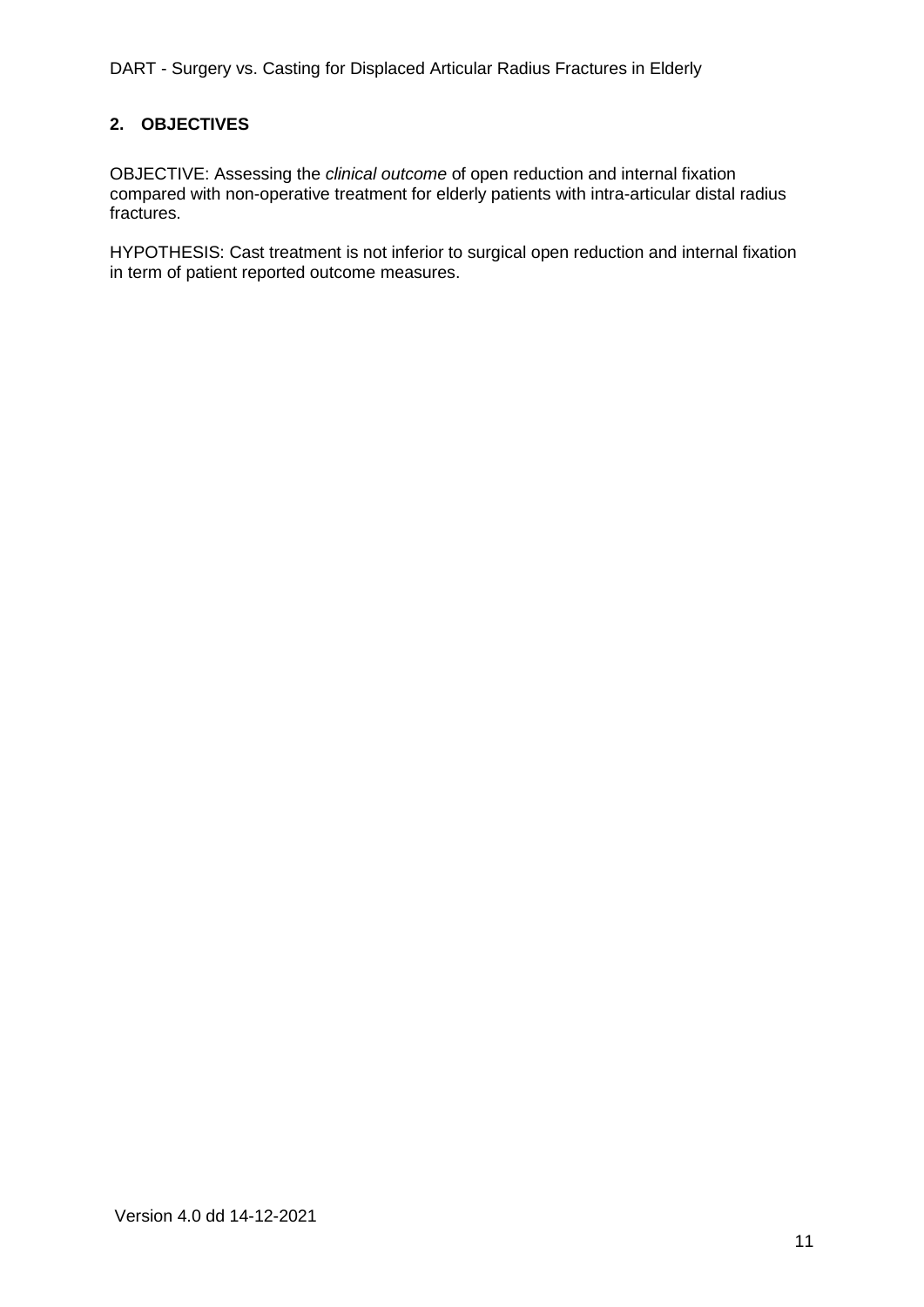# <span id="page-11-0"></span>**3. STUDY DESIGN**

## DESIGN

A multi-center randomized controlled trial with a non-inferiority design and an economic evaluation alongside.

The article will be written according to CONSORT guidelines (Consolidated Standards of Reporting Trials).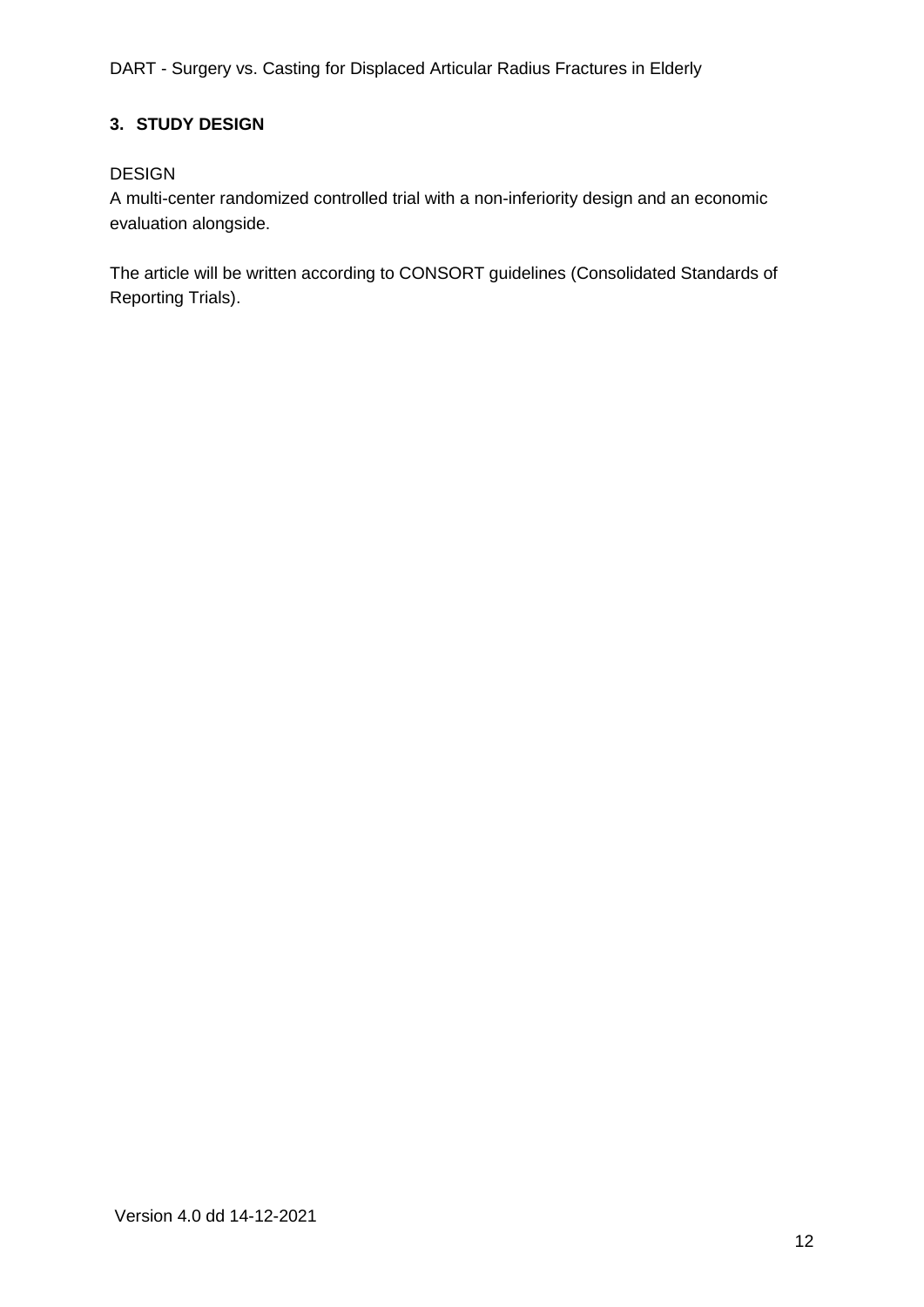# <span id="page-12-0"></span>**4. STUDY POPULATION**

### POPULATION

Patients aged 65 years or older with displaced completely intra-articular distal radius fractures (AO type C).

Inclusion criteria:

- ≥65 years at time of trauma
- $\bullet$  Intra-articular distal radius fracture (AO type  $C^*$ )
- One or more of the following fracture characteristics within 3 weeks post-trauma (including secondary dislocation): ≤15° inclination ≤5 mm radial length >15° dorsal tilt >20° volar tilt intra-articular gap or step-off >2 mm *(This will be measured by 1 researcher)*
- $\bullet$  < 3 weeks post trauma
- Living independent at home (e.g. not in a retirement home)
- Fit for surgery
- Mentally competent

*The patient must be able to fully understand the consequences of participation. This includes that the patient must be aware of the burden that the research project provides, the possible complications in both treatment arms and the possibility to not participate in the trial. Furthermore he or she must be able to fill out the questionnaires.*

- Dutch fluency and literacy
- Informed consent

Exclusion criteria:

- Open fractures
- Neurovascular damage
- Multiple-trauma patients (ISS >16)
- Other fractures in the injured extremity other than ulnar styloid process fractures
- Simultaneous fracture of the contralateral forearm
- Previous fracture of the ipsilateral radius resulting in a malunion or an impaired function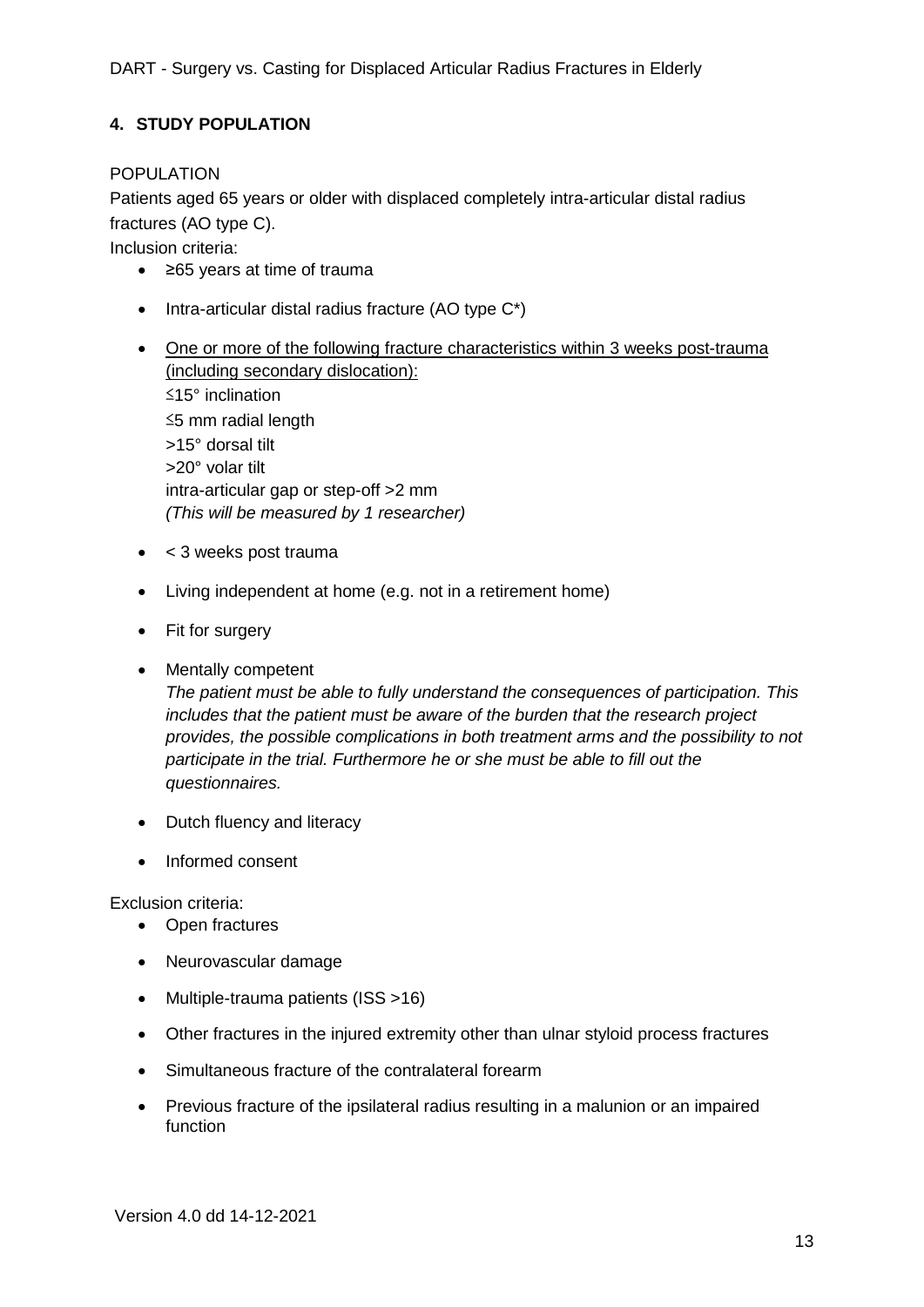\*Classifications will be made based on posterior-anterior (PA) and lateral radiographs. When in doubt about articular involvement CT images can be acquired by the treating physician.

### SAMPLE SIZE CALCULATION

The study will be a non-inferiority study. Sample size calculation is based on a power of 90%, an alpha of 0.025, a standard deviation of 23 points and a minimal important change of 14 points based on the PRWE12,25 as primary outcome measure after 1 year. In addition we take into account that outcome data will be correlated within 19 participating centers with an ICC of 0.1. We calculated that with 20% loss to follow-up after 12 months, 57 patients are needed per group in this non-inferiority trial. This means 114 patients need to be included.

### FEASIBILITY

The subject of this study concerns an important question in current orthopedic practice. The subject is the result of a survey that was carried out by the Dutch Orthopedic Association (NOV) about knowledge gaps in the field of orthopedic surgery. The survey was held in 2013 in cooperation with the 'Stimuleer Effectieve Elimineer Niet Effectieve Zorg' (SEENEZ) project.

This study is feasible due to the high incidence of distal radius fractures in the elderly. In the Netherlands every year 15.000 people aged 65 or older suffer a distal radius fracture (Declaration Data Hospital Care Vektis). Half of these fractures are intra-articular<sup>10</sup>. About 80% of the intra-articular fractures are type C fractures which are the types we plan to study<sup>9</sup>. In our project group of at least 6 participating clinics each year 450 elderly patients with type C fractures will be treated. Assuming a participation of 25% we therefore are confident to include the required number of patients in this study. We expect that inclusion will be completed within 18 months.

Because a collective of orthopedic surgeons has chosen this subject, the conduction of this research will be widely supported. This broad support facilitates the multicenter collaboration that is needed to enroll a sufficient number of study participants. For this study, we will use the collaboration between orthopedic departments (Orthopedic Consortium Mid-West Netherlands), which was started by the ESCAPE study (ZonMw project number: 837002009). There will be collaboration with the trauma departments of these hospitals because of the multidisciplinary nature of the study. This collaboration will be facilitated by collaboration with the trauma surgery department that is conducting the VIPER trial that focuses on extra-articular distal radius fractures. This trauma surgical community has a strong and successful reputation in conducting multicenter randomized clinical trials (e.g. ZonMw project numbers: 171102023, 171102023, 837001407).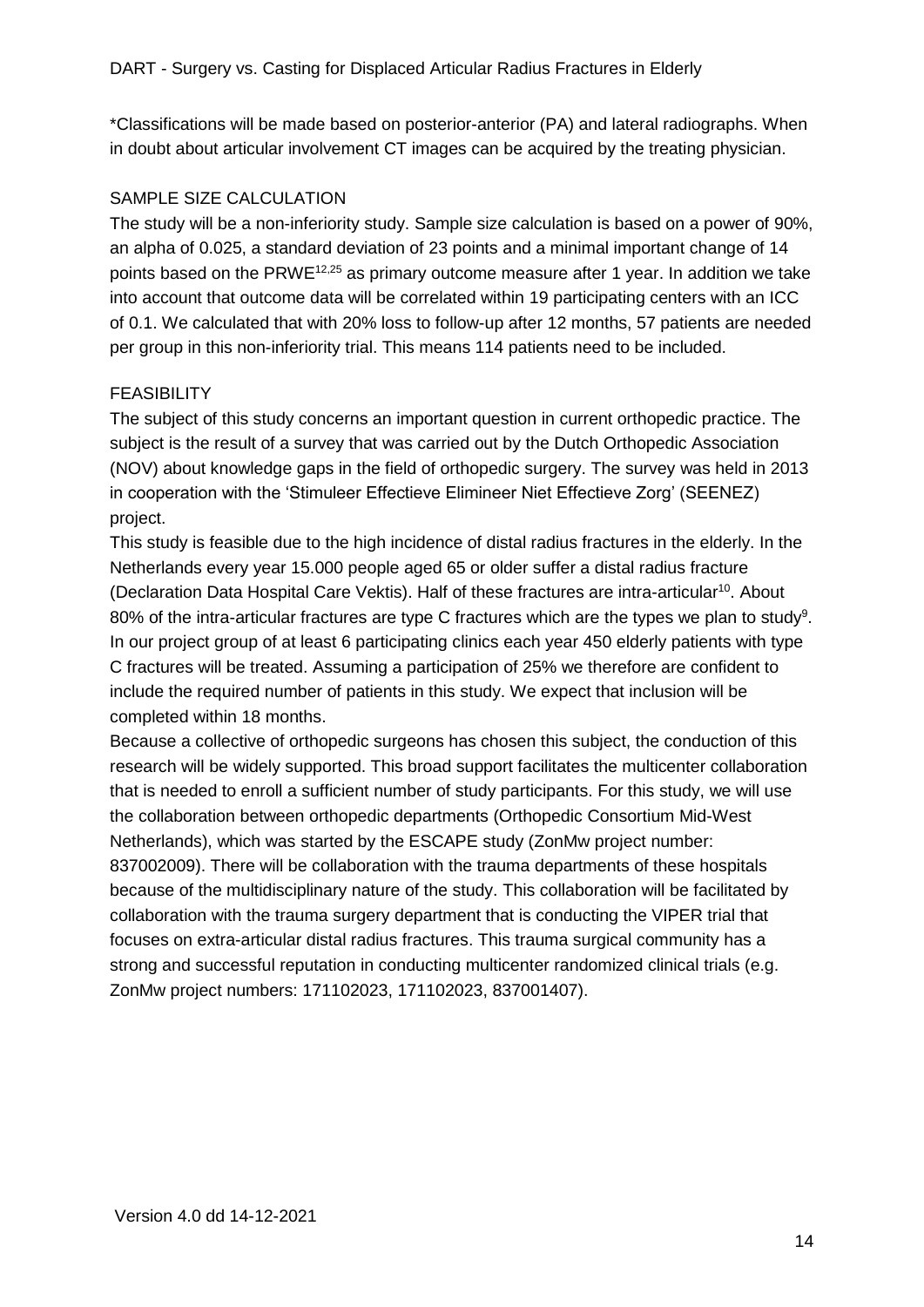## <span id="page-14-0"></span>**5. TREATMENT OF SUBJECTS**

#### ALL GROUPS

Study procedures:

Patients with an intra-articular fracture (AO type C) who meet the above mentioned inclusion criteria are eligible for the study. The surgeon on duty or the emergency physician is responsible for this initial screening.

In each eligible patient the surgeon on duty or the emergency physician will initially attempt to reduce the fracture after which the patient receives a temporary below-elbow forearm cast. For this, participating hospitals may use their preferred technique. Also they may follow their local protocol for anesthetics.

Preferably, eligible patients will receive information about the study at the emergency department.

One week after trauma they will be seen at the outpatient clinic. They can sign an informed consent form if they agree to participate up to 3 weeks after trauma.

Upon obtaining informed consent, patients will be randomized into either the surgical intervention group (open reduction and internal fixation) or the control group (closed reduction and plaster immobilization). For both treatment arms, participating hospitals may use their preferred technique. Also they may follow their local protocol for anesthetics, duration of cast treatment and vitamine C prescription. These data will be collected to correct for during data analysis.

In order to avoid any imbalance between treatment groups, patients will be randomized in 2 strata using a block randomization. Two strata according to age: 65-75 and 75 and older.

At baseline characteristics will be collected such as sex, side, dominant hand, trauma mechanism and the frailty questionnaire (frailty score <1 week after trauma).

Post-treatment patients will be seen at the outpatient clinic according to the regular protocol. These visits are also used for the follow-up assessments. Data is collected at 1 week, 3 weeks, 6 weeks, 3 months, 6 months, and 12 months. After 6, 9 and 12 months depending on the treating physician's and/or patients' preference they can visit the hospital or can be visited at home.

The Patient-Rated Wrist Evaluation score (PRWE), the Disability of the Arm, Hand and Shoulder (DASH), Quality of life (EQ-5D) and Costs evaluation questionnaire) will be obtained online or by hardcopy at baseline, 6 weeks, 3 months, 6 months, 9 months and 12 months. .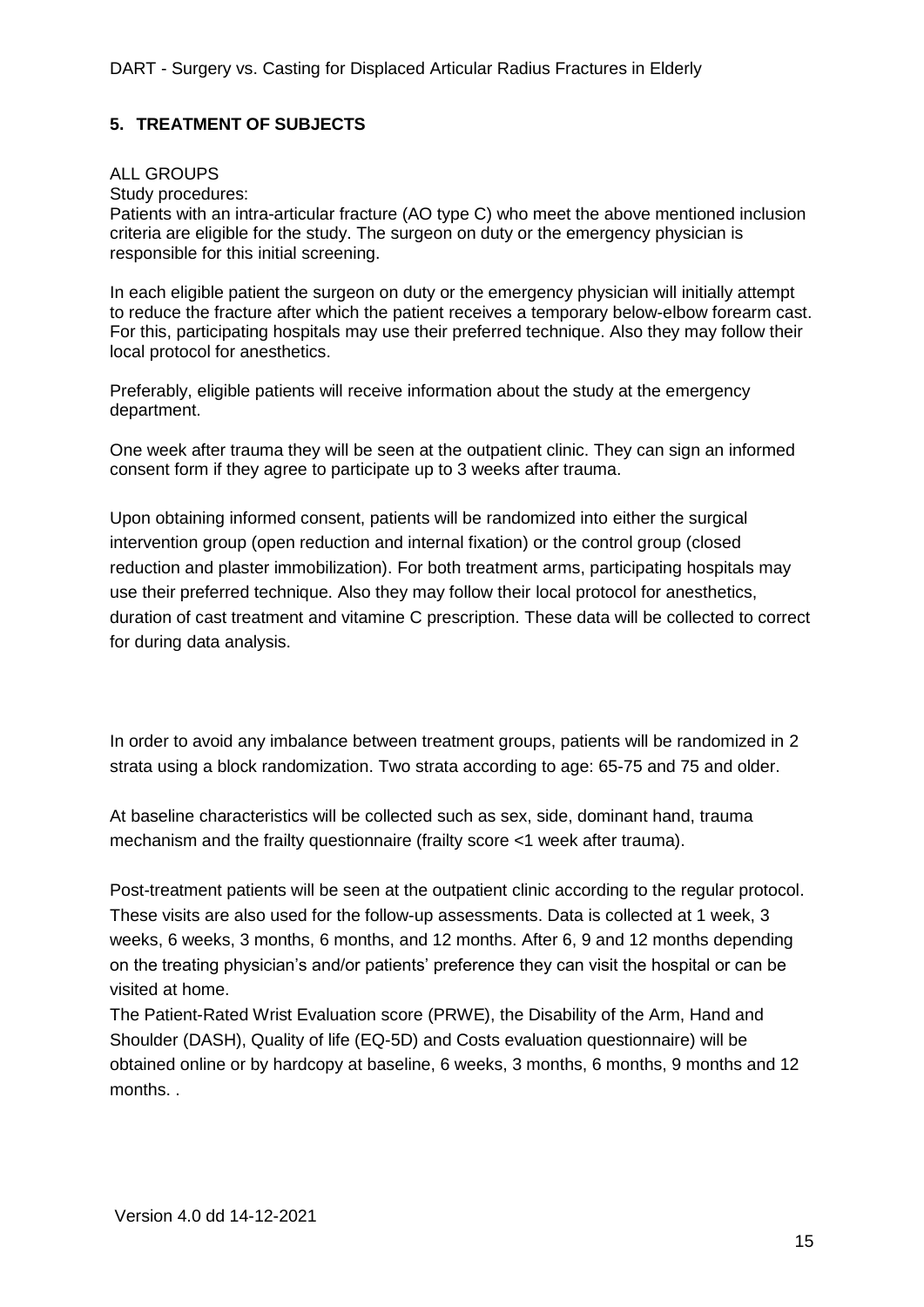An x-ray of the wrist will be obtained prior to visits according to standard protocol, including one bilateral X-ray. Range of motion and grip strength will be tested at 6 weeks, 3 months, 6 months and 12 months.

### 1. INTERVENTION GROUP

A CT-scan may be acquired for patients in the intervention group as part of the pre-operative planning. Patients will undergo surgical open reduction and internal fixation (ORIF) with a volar locking plate and/or dorsal plate. An additional cast may be applied for a maximum of 2 weeks post-surgery for wound protection. Patients are instructed to use their wrist as pain allows for. Patients are referred for physical therapy at the discretion of their treating physician or according to local protocol.

### 2. CONTROL GROUP

The conservatively treated patient group receives a permanent circular cast between 1 and 2 weeks after trauma. The total duration of cast treatment may vary between 4-6 weeks according to local protocol. Vitamin C 500mg may be prescribed to prevent complex regional pain syndrome (CRPS) according to local protocols. Patients are referred for physical therapy according to local protocol or at the discretion of their treating physician. Unless there is a strong clinical indication, it is not possible for patients in the conservative arm to crossover to the operative group during the period of cast treatment (worsening of radiographic fracture characteristics or pain complaints during cast treatment are not criteria for crossover).

**Use of co-intervention (if applicable)** Not applicable **Escape medication (if applicable)** Not applicable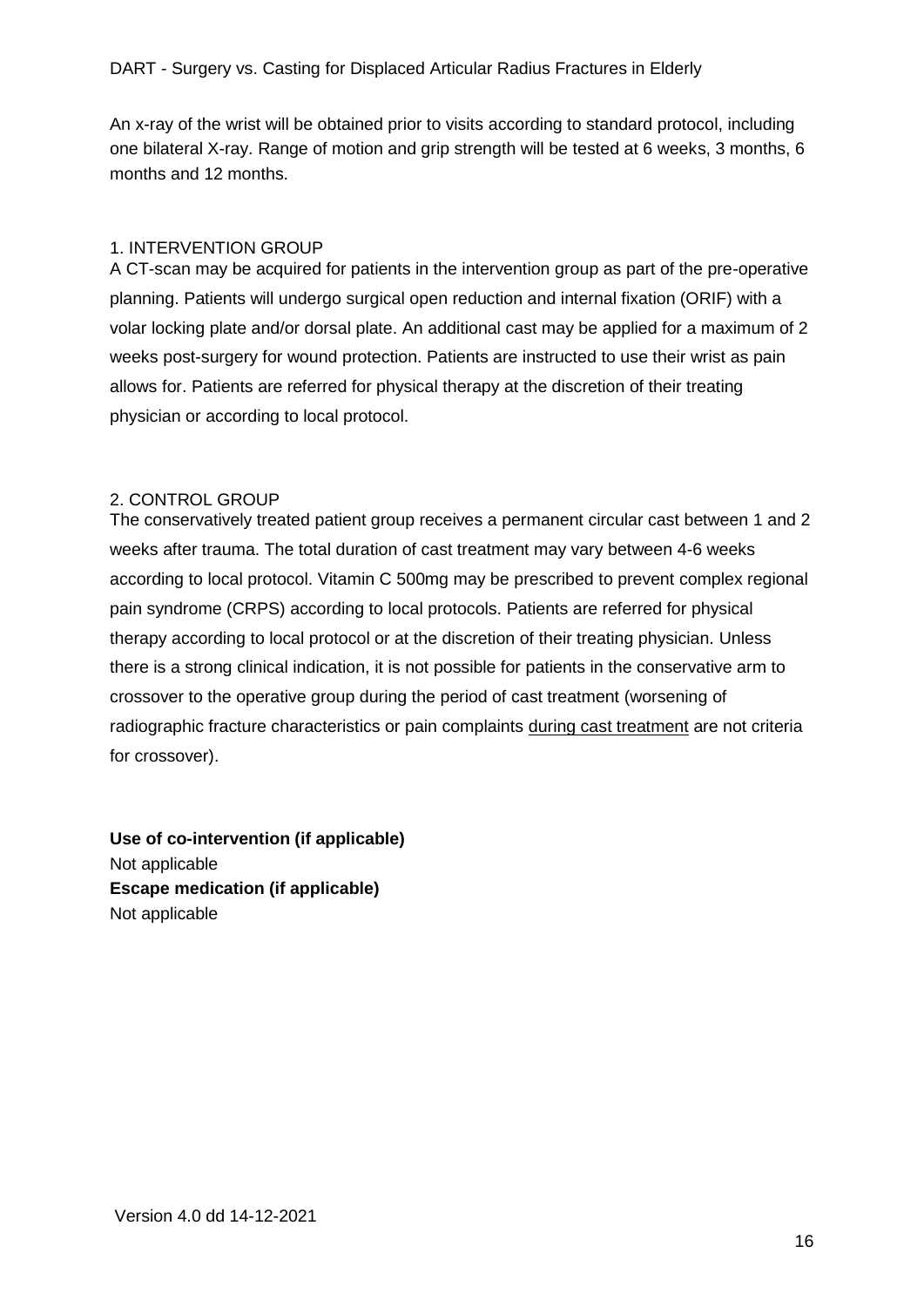<span id="page-16-0"></span>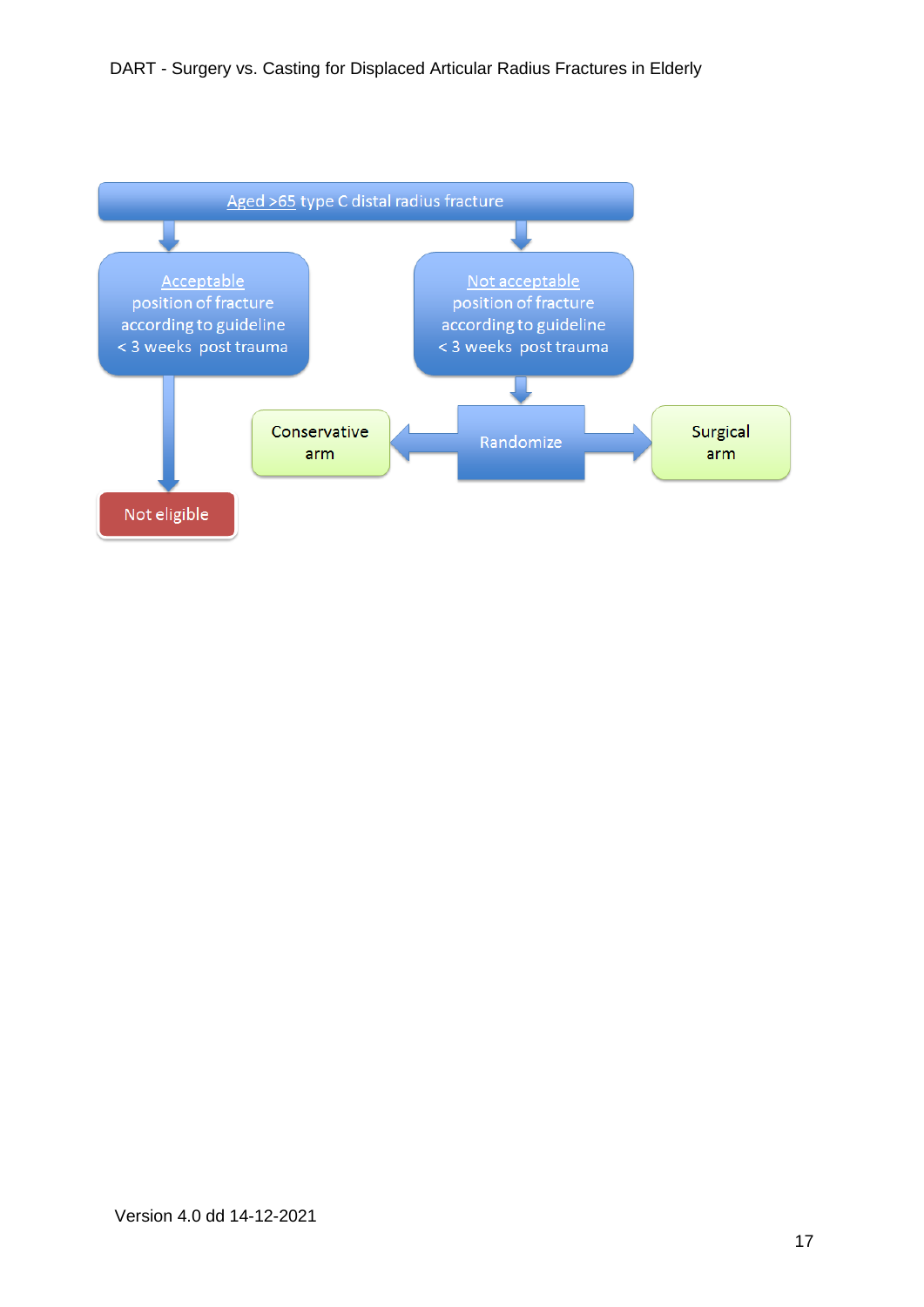## <span id="page-17-0"></span>**6. METHODS**

### **6.1 Study parameters/endpoints**

### <span id="page-17-1"></span>**6.1.1 Primary study outcome**

Response variable:

 Wrist function as reported by the patient (Patient-Rated Wrist Evaluation score) (PRWE)) 1 year after trauma

### <span id="page-17-2"></span>**6.1.2 Secondary study outcomes**

Response variable:

1) Change in:

- Wrist function as reported by the patient (Disabilities of the Arm, Shoulder and Hand (DASH))
- Quality of life as reported by the patient (EQ-5D)
- Costs evaluation questionnaire
- ROM (range of motion)
- Complications
- Grip strength

Explanatory variable:

- Radiographic parameters (dorsal tilt, radial inclination, radial shortening, fracture union, and posttraumatic arthritis.)
- Frailty score
- Patient reported pain catastrophizing (Pain Catastrophizing Scale (PCS))

#### <span id="page-17-3"></span>**6.2 Randomization, blinding and treatment allocation**

Upon obtaining informed consent, patients will be randomized into either the intervention group (open reduction and internal fixation) or the control group (closed reduction and plaster immobilization). In order to avoid any imbalance between treatment groups, patients will be randomized in 2 strata using a block randomization. Two strata according to age: 65-75 and over 75 years of age. Randomization will be performed by means of a computerized randomization.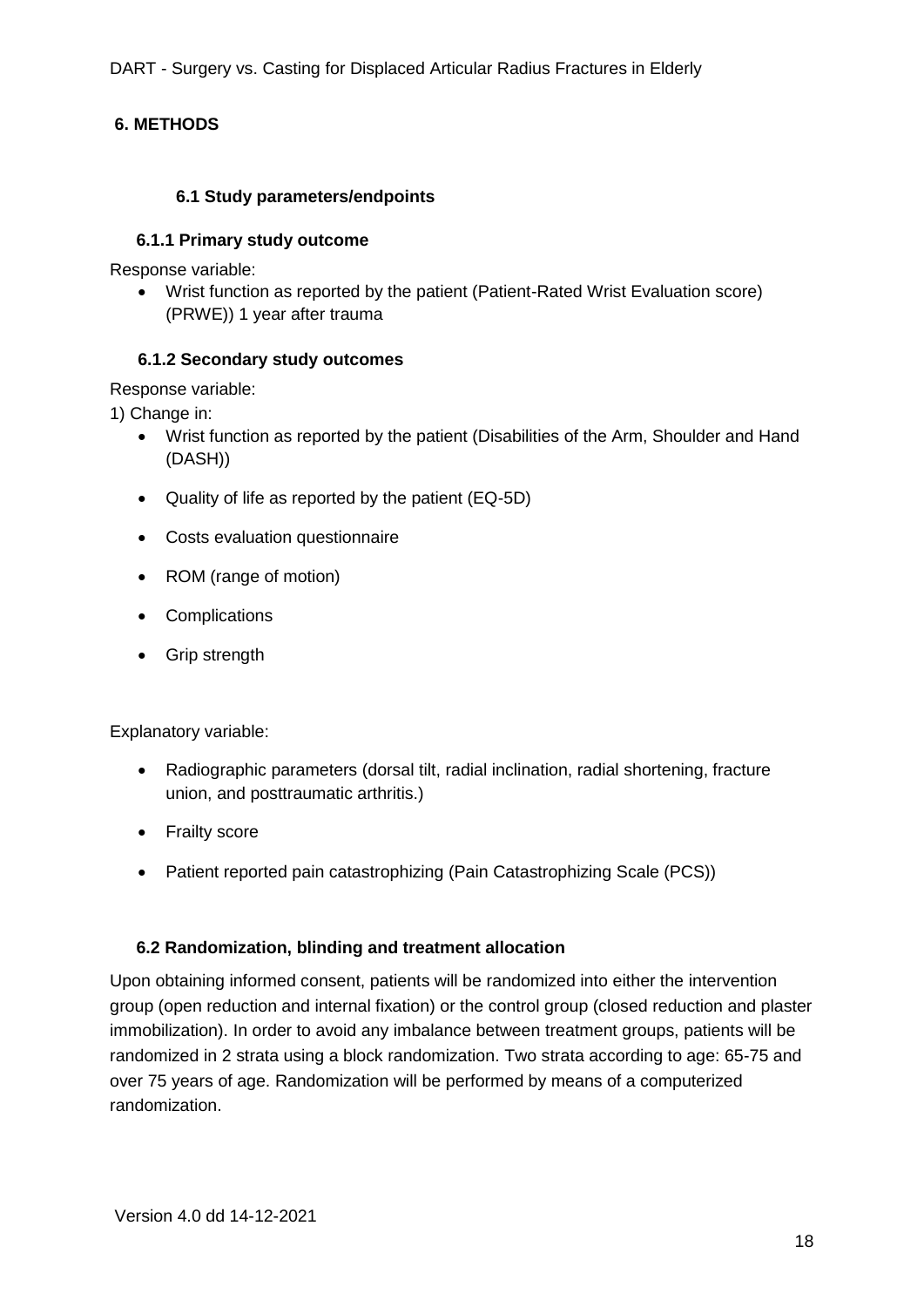### <span id="page-18-0"></span>**6.3 Study procedures**

For a detailed description of the treatment in both groups see above. For a schedule of follow-up visits see table 1. Study procedures additional to standard care are highlighted.

|                           | T0:<br>0<br>weeks       | T1:<br>1<br>week        | T2:<br>3 weeks | T3:<br>$6\phantom{1}$<br>weeks | T4.<br>3<br>months      | T5:<br>$6\phantom{1}6$<br>months | T6:<br>9<br>months      | T7:<br>12<br>months     |
|---------------------------|-------------------------|-------------------------|----------------|--------------------------------|-------------------------|----------------------------------|-------------------------|-------------------------|
| PRWE-score                | $\mathsf{\overline{X}}$ |                         |                | $\mathsf{\overline{X}}$        | $\mathsf{\overline{X}}$ | $\mathsf{\overline{X}}$          | $\overline{\mathsf{x}}$ | $\mathsf{\overline{X}}$ |
| <b>DASH</b>               | $\overline{\mathsf{x}}$ |                         |                | $\mathsf{\overline{X}}$        | $\overline{\mathsf{X}}$ | $\overline{\mathsf{X}}$          | $\overline{\mathsf{X}}$ | $\overline{\mathsf{X}}$ |
| <b>Frailty score</b>      |                         | $\mathsf{\overline{X}}$ |                |                                |                         |                                  |                         |                         |
| <b>PCS</b>                |                         |                         |                | $\mathsf{\overline{X}}$        |                         |                                  |                         |                         |
| EQ-5D-score               | $\mathsf{\overline{X}}$ |                         |                | $\mathsf{x}$                   | $\overline{\mathsf{x}}$ | $\mathsf{\overline{X}}$          | $\overline{\mathsf{x}}$ | $\mathsf{x}$            |
| Economic<br>questionnaire |                         |                         |                | $\mathsf{\overline{X}}$        | $\overline{\mathsf{X}}$ | $\overline{\mathsf{X}}$          | $\overline{\mathsf{x}}$ | $\overline{\mathsf{x}}$ |
| X-ray of wrist            |                         | X                       | X(bilateral)   | $\sf X$                        | $\boldsymbol{X}$        |                                  |                         |                         |
| <b>ROM</b>                |                         |                         |                | $\sf X$                        | $\sf X$                 | $\sf X$                          |                         | $\mathsf{\overline{X}}$ |
| Grip strength             |                         |                         |                | $\sf X$                        | X                       | $\sf X$                          |                         | $\mathbf{x}$            |
|                           |                         |                         |                |                                |                         |                                  |                         |                         |

Table 1: Questionnaires at follow-up time points.

### **6.4 Withdrawal of individual subjects**

<span id="page-18-1"></span>Subjects can leave the study at any time for any reason if they wish to do so without any consequences. The investigator can decide to withdraw a subject from the study for urgent medical reasons.

Participants who leave the study, will be considered as a drop-out and will be contacted in order to obtain information about the reasons for this and will be checked for any adverse events.

### **6.5 Replacement of individual subjects after withdrawal**

<span id="page-18-2"></span>The number of patients who withdraw from the trial will not be replaced unless the number of anticipated loss to follow-up patients is exceeded. If informed consent is withdrawn, data collected so far will be used unless the patient explicitly asks to be removed from the study database. If patients cross over from one group to the other, patients will be asked to be

Version 4.0 dd 14-12-2021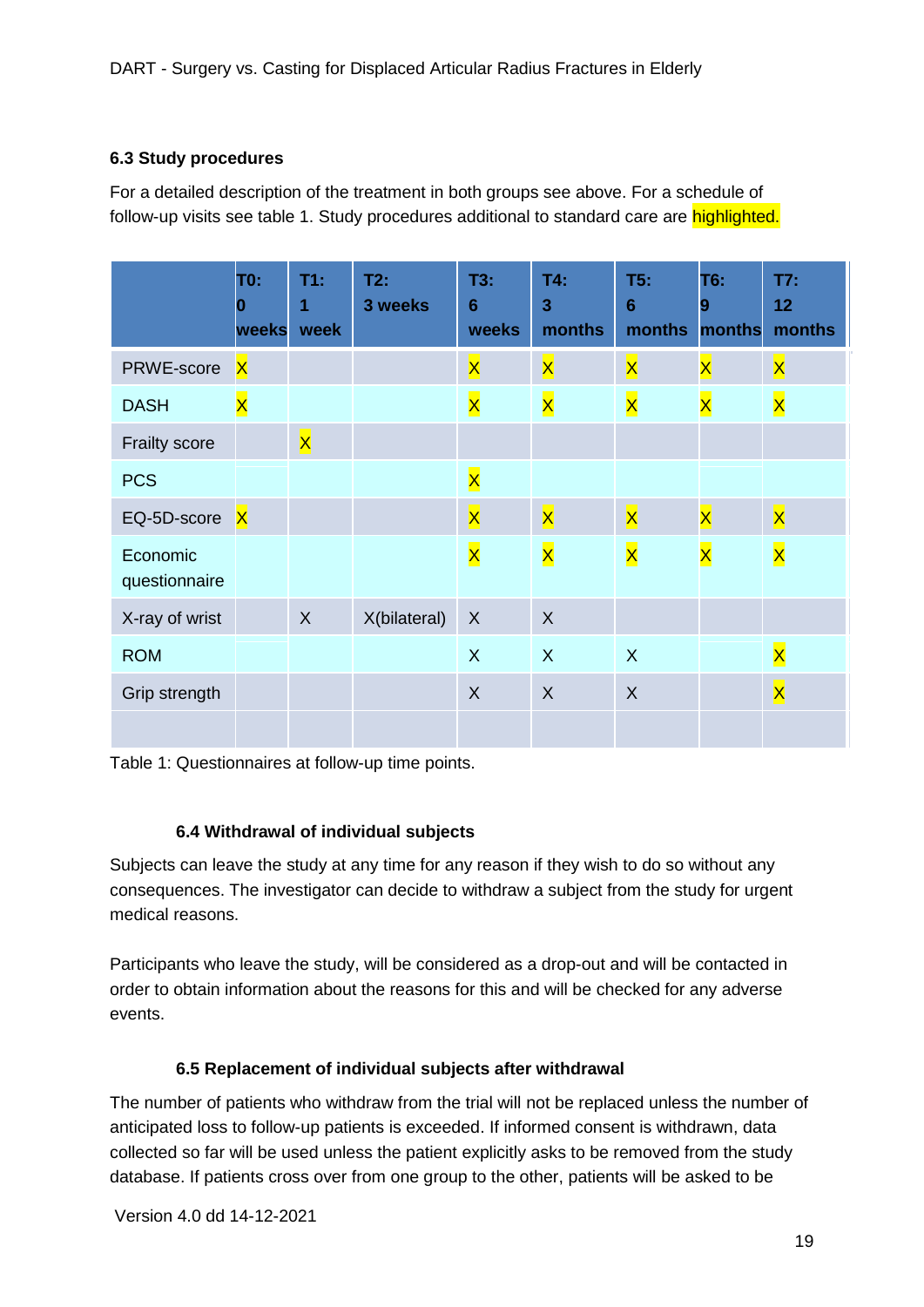followed up to comply with the intention-to-treat principle so as to obtain a complete database of consecutive patients and to avoid attrition bias.

### **6.6 Follow-up of subjects withdrawn from treatment**

<span id="page-19-0"></span>Normal routinely follow-up at the outpatient clinic, standard control.

### **6.7 Premature termination of the study**

<span id="page-19-1"></span>This study will be terminated prematurely if and when patients experience an amount of discomfort or adverse events that is disproportionate to the benefit of the study and presents too great a risk to the participating study subjects.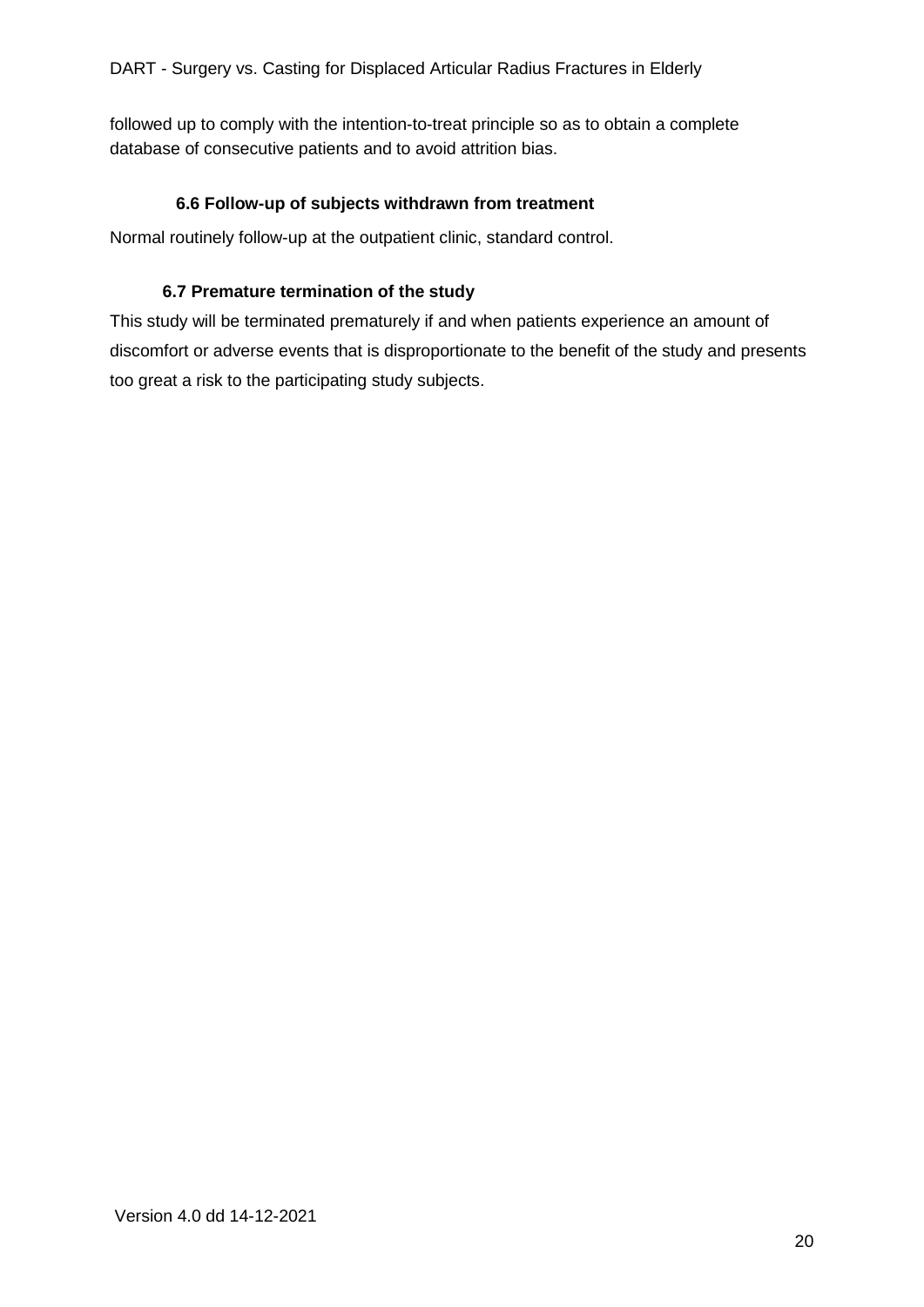#### <span id="page-20-1"></span><span id="page-20-0"></span>**7. SAFETY REPORTING**

#### **7.1 Section 10 WMO event**

In accordance to section 10, subsection 1, of the WMO, the investigator will inform the subjects and the reviewing accredited METC if anything occurs, on the basis of which it appears that the disadvantages of participation may be significantly greater than was foreseen in the research proposal. The study will be suspended pending further review by the accredited METC, except insofar as suspension would jeopardize the subjects' health. The investigator will take care that all subjects are kept informed.

### <span id="page-20-3"></span><span id="page-20-2"></span>**7.2 AEs, SAEs and SUSARs**

### **7.2.1 Adverse events (AEs)**

Both treatment groups represent options in standard treatment. We anticipate no treatment related risks related to participation in this study, but it is possible (though unlikely) that one treatment method will prove inferior to the other with respect to functional outcome.

Adverse events are defined as any undesirable experience occurring to a subject during the study, whether or not considered related to surgical intervention or nonoperative closed reduction and casting. All surgery or cast treatment related adverse events spontaneously reported by patients or physicians other than pain, which is normal after a wrist fracture or surgery, will be recorded.

#### **7.2.2 Serious adverse events (SAEs)**

<span id="page-20-4"></span>All serious adverse events will be described in patient file during consult at any of the follow-up visits or any other moment if indicated or requested by the patient. This includes deep and superficial wound infection, complex regional pain syndrome, compartment syndrome, any neurovascular or tendon damage.

All SAEs will be reported through the web portal ToetsingOnline to the accredited METC that approved the protocol, within 15 days after the sponsor has first knowledge of the serious adverse reactions.

SAEs that result in death or are life threatening should be reported expedited. The expedited reporting will occur not later than 7 days after the responsible investigator has first knowledge of the adverse reaction. This is for a preliminary report with another 8 days for completion of the report.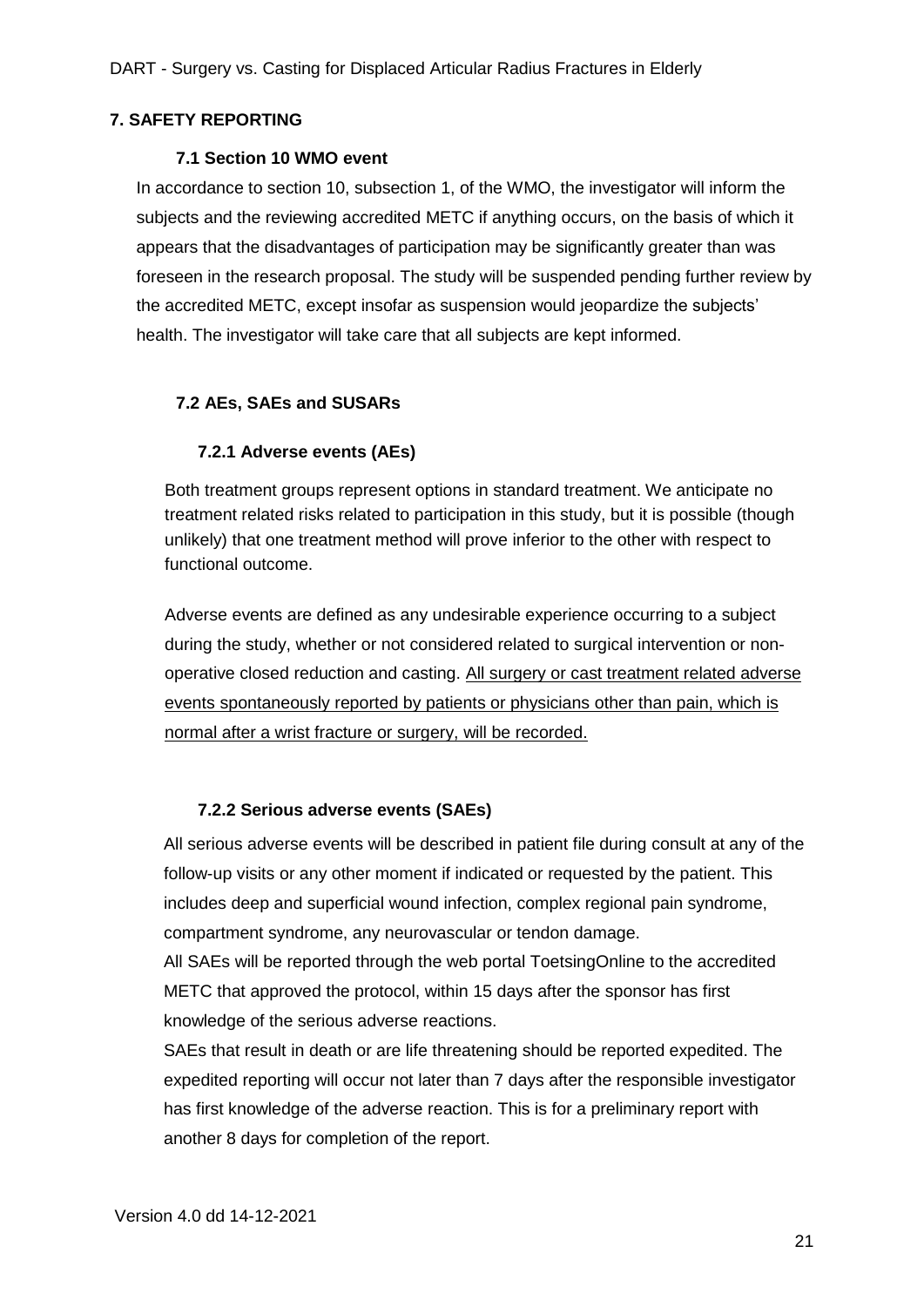### **7.3 Follow-up of adverse events**

<span id="page-21-0"></span>All AEs will be followed until they have abated, or until a stable situation has been reached. Depending on the event, follow up may require additional tests or medical procedures as indicated, and/or referral to the general physician or a medical specialist. SAEs need to be reported till end of study within the Netherlands, as defined in the protocol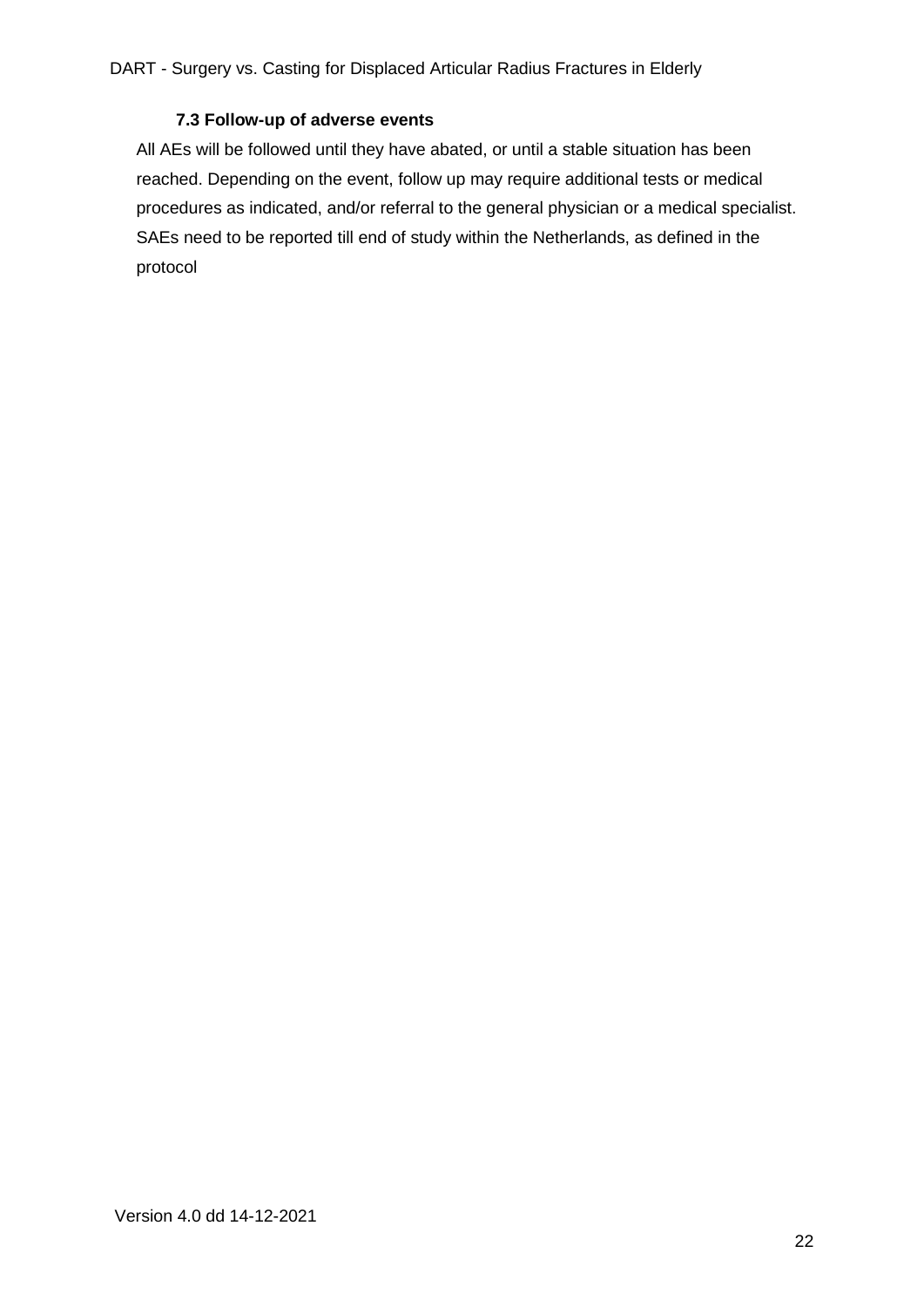## <span id="page-22-0"></span>**8. STATISTICAL ANALYSIS**

To answer our primary research question, whether the change in PRWE differs between treatment groups at 1 year after trauma, we will calculate an the intervention effect using a mixed model, with intervention group and baseline PRWE as fixed factors and clusters (random factors) for repeated observations within patients and patients within hospitals (the latter only if a significant random intercept of hospital is observed).. Both crude and adjusted intervention effects will be calculated on an intention-to-treat and as-treated basis.

To further investigate the intervention effect over time, we will add time as fixed effect as well as an interaction between time and intervention group. , The secondary outcome variables will be analyzed in a similar way.

In additional analyses, we will investigate confounding and effect modification of several patient and fracture characteristics.

The primary outcome will be tested for non-inferiority with respect to the predefined threshold of 14 points on the PRWE, with a one-sided 97.5% confidence interval. For superiority analyses, a two-tailed value of  $p < 0.05$  is considered to be significant.

# COST EFFECTIVENESS ANALYSIS (CEA)

### **General considerations**

Within this project, we will perform an economic evaluation that is in accordance with the most recent guidelines of "The National Health Care Institute"<sup>18</sup>.

### **Cost analysis**

An economic evaluation will be performed from a societal as well as a healthcare perspective<sup>19</sup>. When the societal perspective is applied, all costs and consequences relevant to the intervention will be taken into account irrespective of who pays or benefits, whereas solely those accruing to the healthcare sector will be taken into account when the healthcare perspective is applied<sup>20</sup>. Intervention costs will be estimated using a micro-costing approach<sup>18</sup>. Cost questionnaires will be administered on a 3-monthly basis to collect data on healthcare utilization, the use of informal care, and unpaid productivity losses.

### **Patient outcome analysis**

Both a cost-effectiveness analysis in terms of the primary outcome (i.e. PRWE) and a costutility analysis (i.e. Quality Adjusted Life Years; QALYs) will be performed. For the cost-utility analysis, the patients' health-related quality of life will be measured at baseline, 3, 6, 9, and 12-month follow-up using the EQ-5D-5L<sup>21</sup>. The patients' EQ-5D-5L scores will be converted into utilities using a Dutch tariff. QALYs will subsequently be calculated using linear interpolation between time points, with higher QALY scores indicating more improvement in quality of life.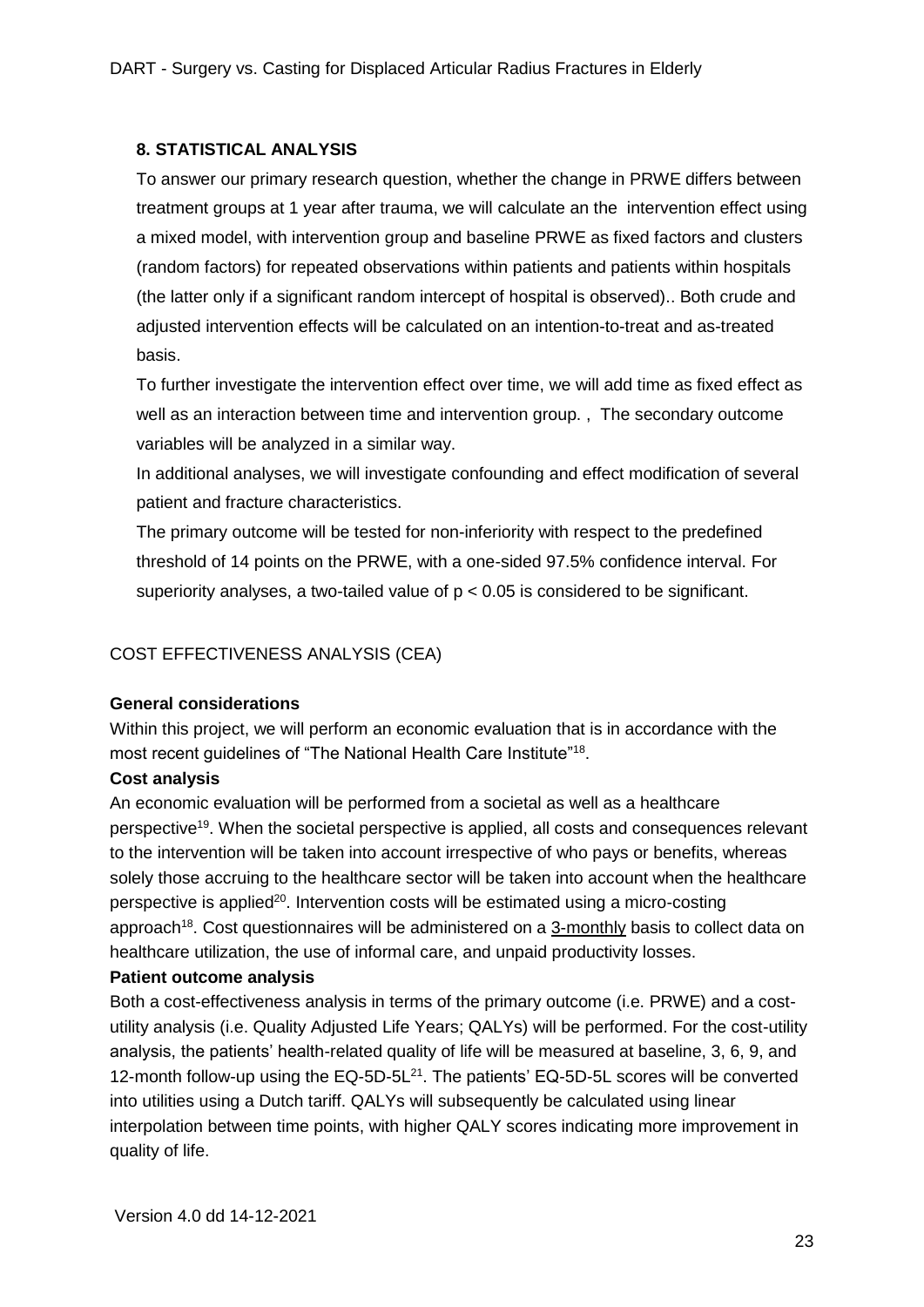### **Statistical analyses**

Economic evaluations will be performed in accordance with the intention-to-threat principle and missing data will be handled using multiple imputation<sup>22</sup>. Incremental Cost Effectiveness Ratios (ICERs) and Incremental Cost Utility Ratios (ICURs) will be calculated by dividing the differences in costs by those in effects/utilities. Analyses will be performed using linear multilevel analyses in order to account for the possible clustering of data<sup>23</sup>. Bootstrapping techniques will be used to estimate uncertainty surrounding the cost-effectiveness estimates, while adjusting for potential confounders. Uncertainty will be shown in cost-effectiveness planes and cost-effectiveness acceptability curves. Sensitivity analyses will be performed to test the robustness of the results (e.g. per-protocol analysis) $^{20,24}$ .

BUDGET IMPACT ANALYSIS (BIA)

### **General considerations**

Within this project, we will perform a budget impact analysis that is in accordance with the most recent guidelines of "The National Health Care Institute"<sup>18</sup>.

### **Cost analysis**

In the budget impact analysis, the size and characteristics of the people aged 65 or older that suffer from a distal radius fracture will be estimated using Dutch epidemiological data. The effectiveness of the treatments will be extrapolated using a simple Markov model based on the estimates obtained in the proposed study. Within these analyses, the societal, healthcare, and insurer perspective will be considered. Monetary valuations will differ between these perspectives and different implementation scenarios will be evaluated.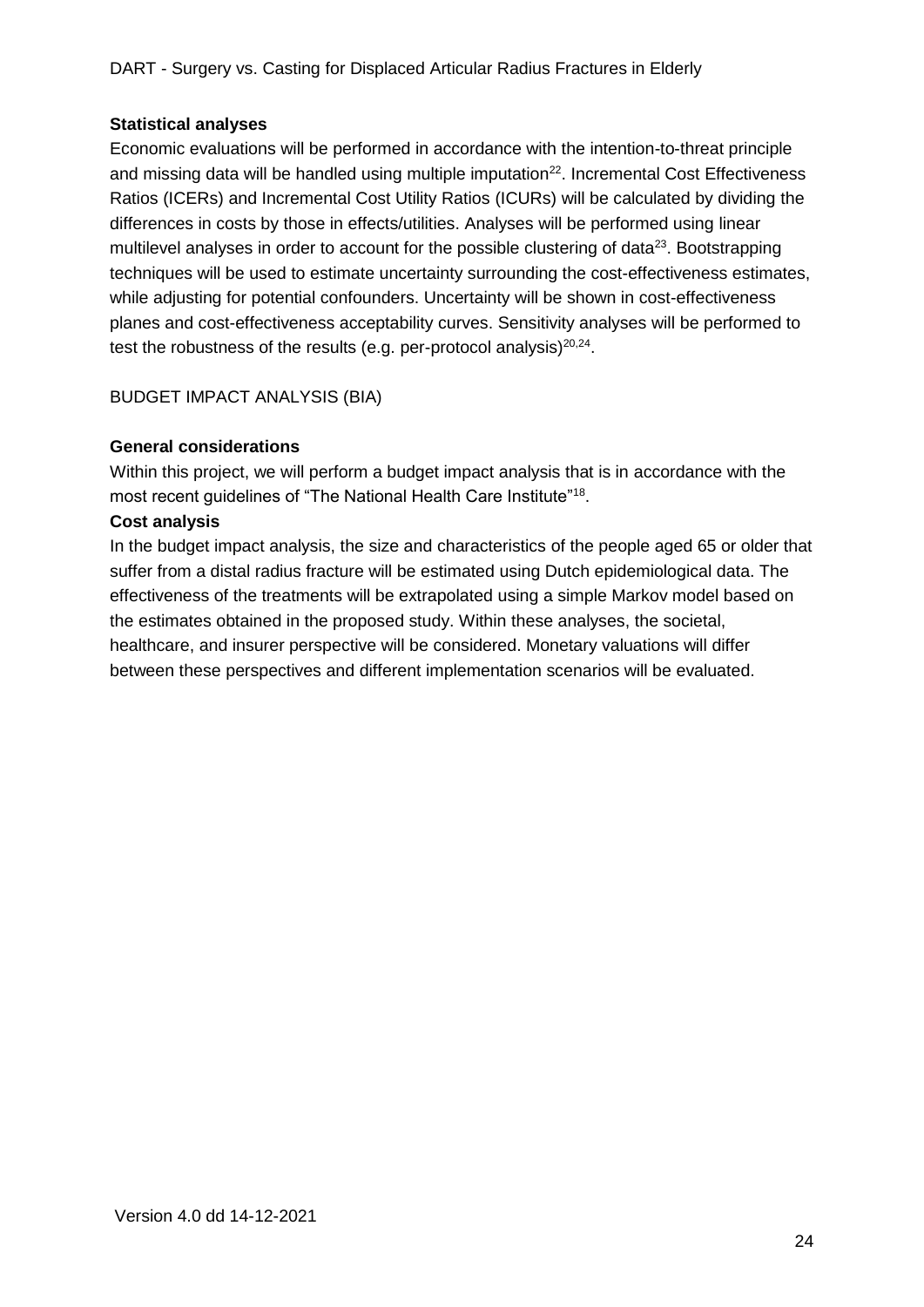### <span id="page-24-1"></span><span id="page-24-0"></span>**9 ETHICAL CONSIDERATIONS**

### **9.1 Regulation statement**

*This study will be conducted according to the principles of the Declaration of Helsinki version 64, October 2013 and in accordance with the Medical Research Involving Human Subjects Act (WMO) and other guidelines, regulations and Acts.*

#### **9.2 Recruitment and consent**

<span id="page-24-2"></span>*Patients diagnosed with a displaced AO type C wrist fracture will be approached by the investigator and informed about this trial. Patients will have a period of reflection of 5 working days. If the patient decides to participate, written and oral informed consent will be obtained (see appendix).*

#### **9.3 Benefits and risks assessment, group relatedness**

<span id="page-24-3"></span>The treatment that study participant receive is a component of standard treatment of care. Prior research suggests there is no difference in long-term function between both treatment groups. Currently the choice of treatment is based on the preference of the surgeon, the complexity of the fracture and the national guideline for the treatment of radius fractures.

Post-operatively or after cast therapy patients will be seen after 1 week, 3 weeks, 6 weeks, 3 months, 6 months and 12 months. These visits are standard care for patients following a fracture. In all these visits patients will be asked about complaints or complications, which is also part of regular care.

At baseline and after 6 weeks, 3 months, 6 months, 9 months and 12 months patients will be asked to fill out 4 questionnaires mentioned earlier as the main study parameters. These questionnaires can be filled out at home online or in the hospital prior to their visit and will take approximately 30 minutes for each of these 6 data collection moments. In total study participants will spend 210 minutes to this study. This includes informed consent and the questionnaires.

The risks of this study are comparable to risks involved with standard treatment. This comprises the standard risk for undergoing a surgical procedure, including risks related to anesthesia, neurovascular damage and post-operative wound infection. The risks of closed reduction and plaster immobilization include stiffness, redislocation, malunion, loss of function and complex regional pain syndrome.

Possible complications will be treated according to standard protocol.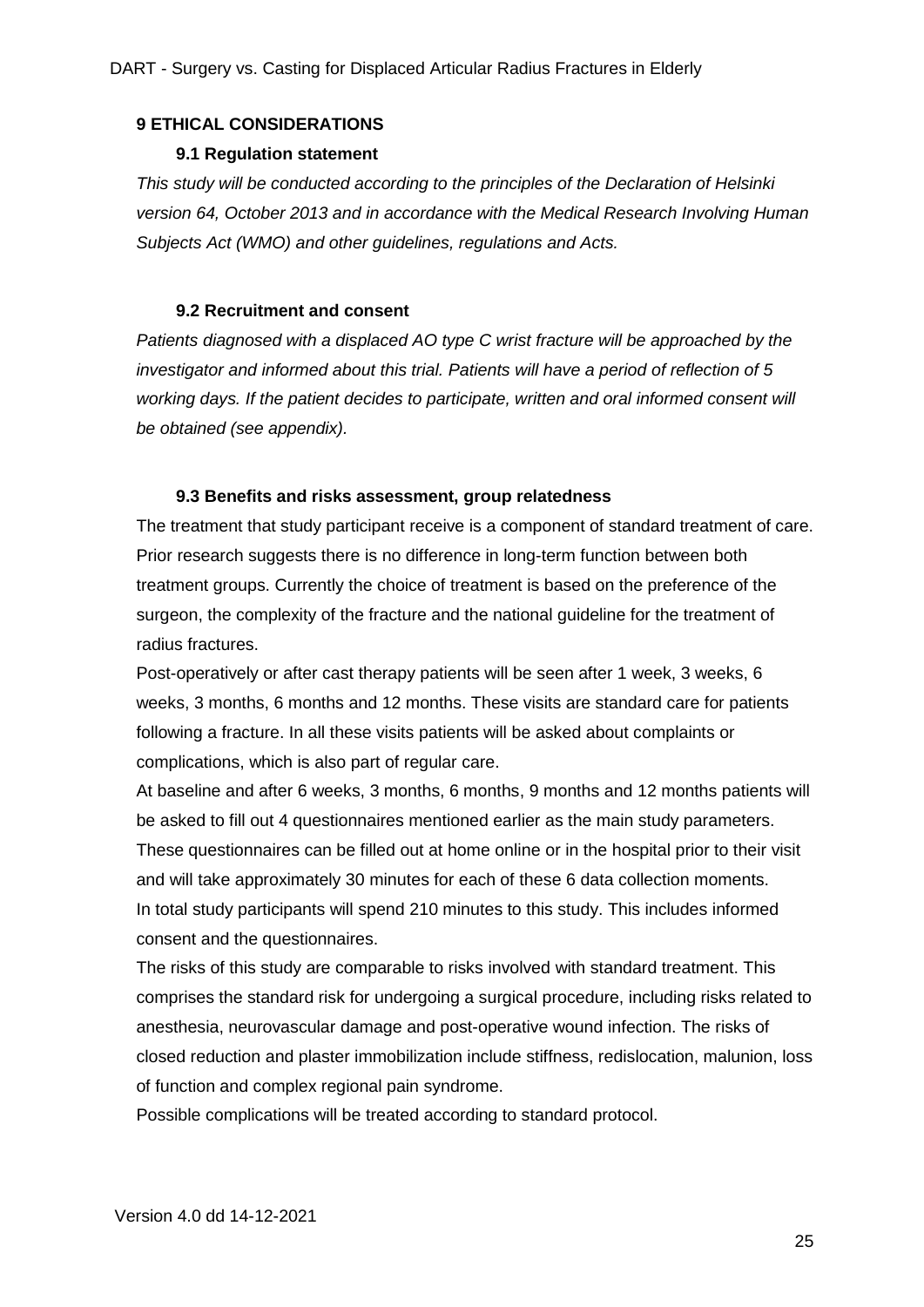# **9.4 Compensation for injury**

<span id="page-25-0"></span>The sponsor/investigator has a liability insurance which is in accordance with article 7, subsection 6 of the WMO.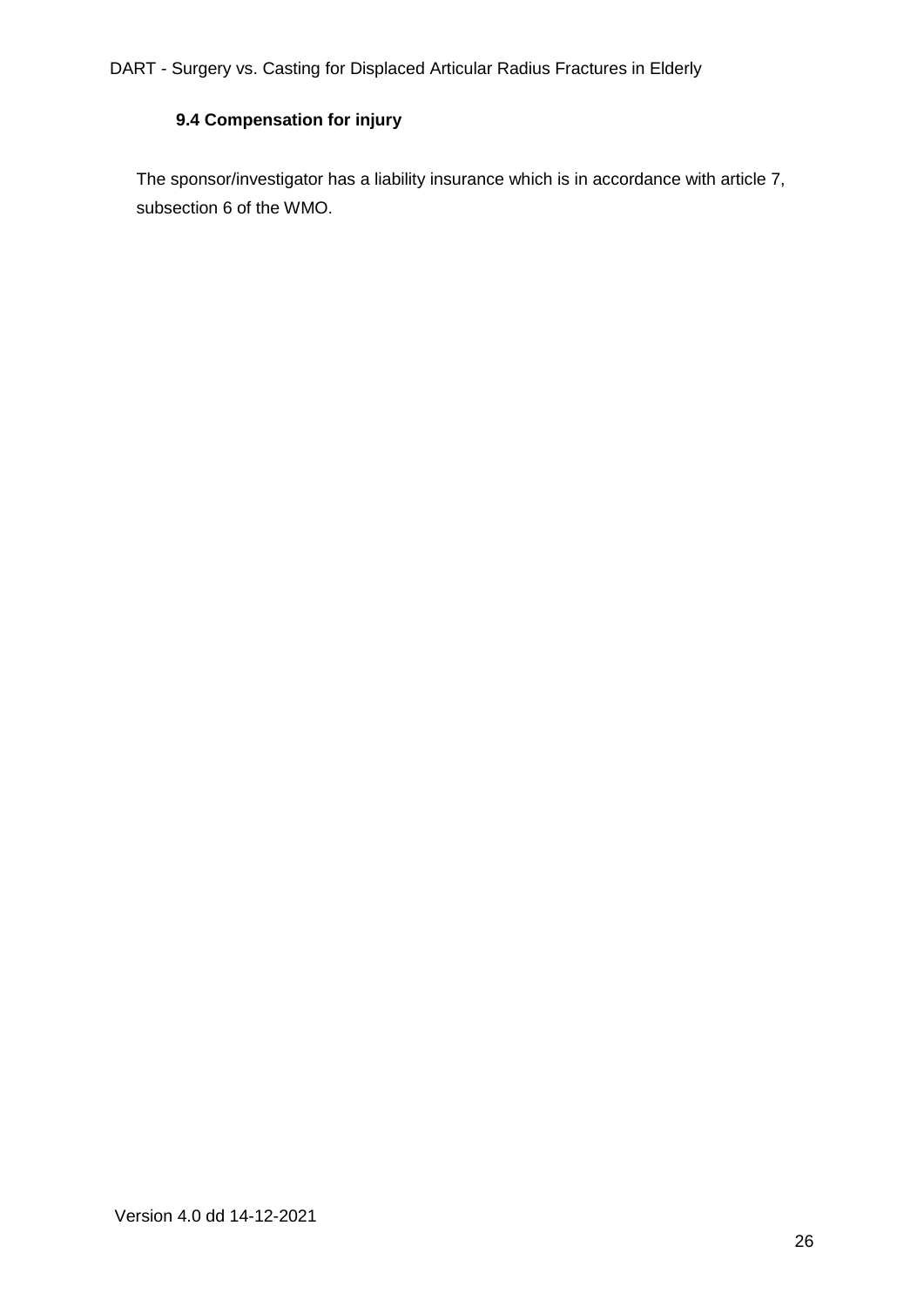#### <span id="page-26-1"></span><span id="page-26-0"></span>**10 ADMINISTRATIVE ASPECTS, MONITORING AND PUBLICATION**

#### **10.1 Handling and storage of data and documents**

Data will be stored in two separate files. One data set will contain coded patient information and a second set medical history linked to these codes. The key to the code will be safeguarded by the coordinating investigator. Data will be stored and kept for fifteen years according standard guidelines. Only parties with obtained authorization will be able to review research data.

#### **10.2 Amendments**

<span id="page-26-2"></span>All amendments will be notified to the METC that gave a favorable opinion. Nonsubstantial amendments will not be notified to the accredited METC and the competent authority, but will be recorded and filed by the sponsor.

#### **10.3 Annual progress report**

<span id="page-26-3"></span>The sponsor/investigator will submit a summary of the progress of the trial to the accredited METC once a year. Information will be provided on the date of inclusion of the first subject, numbers of subjects included and numbers of subjects that have completed the trial, serious adverse events/ serious adverse reactions, other problems, and amendments.

#### **10.4 End of study report**

<span id="page-26-4"></span>The investigator will notify the accredited METC of the end of the study within a period of 8 weeks. The end of the study is defined as the last patient's last visit. In case the study is ended prematurely, the investigator will notify the accredited METC, including the reasons for the premature termination.

Within one year after the end of the study, the investigator/sponsor will submit a final study report with the results of the study, including any publications/abstracts of the study, to the accredited METC.

#### **10.5 Public disclosure and publication policy**

<span id="page-26-5"></span>The principal investigator is author, the study designer will be named author and the study coordinator will be named author. There will be a limit of ten authors. All others will obtain group authorship in the study group. All authors including group members are allowed to present the results.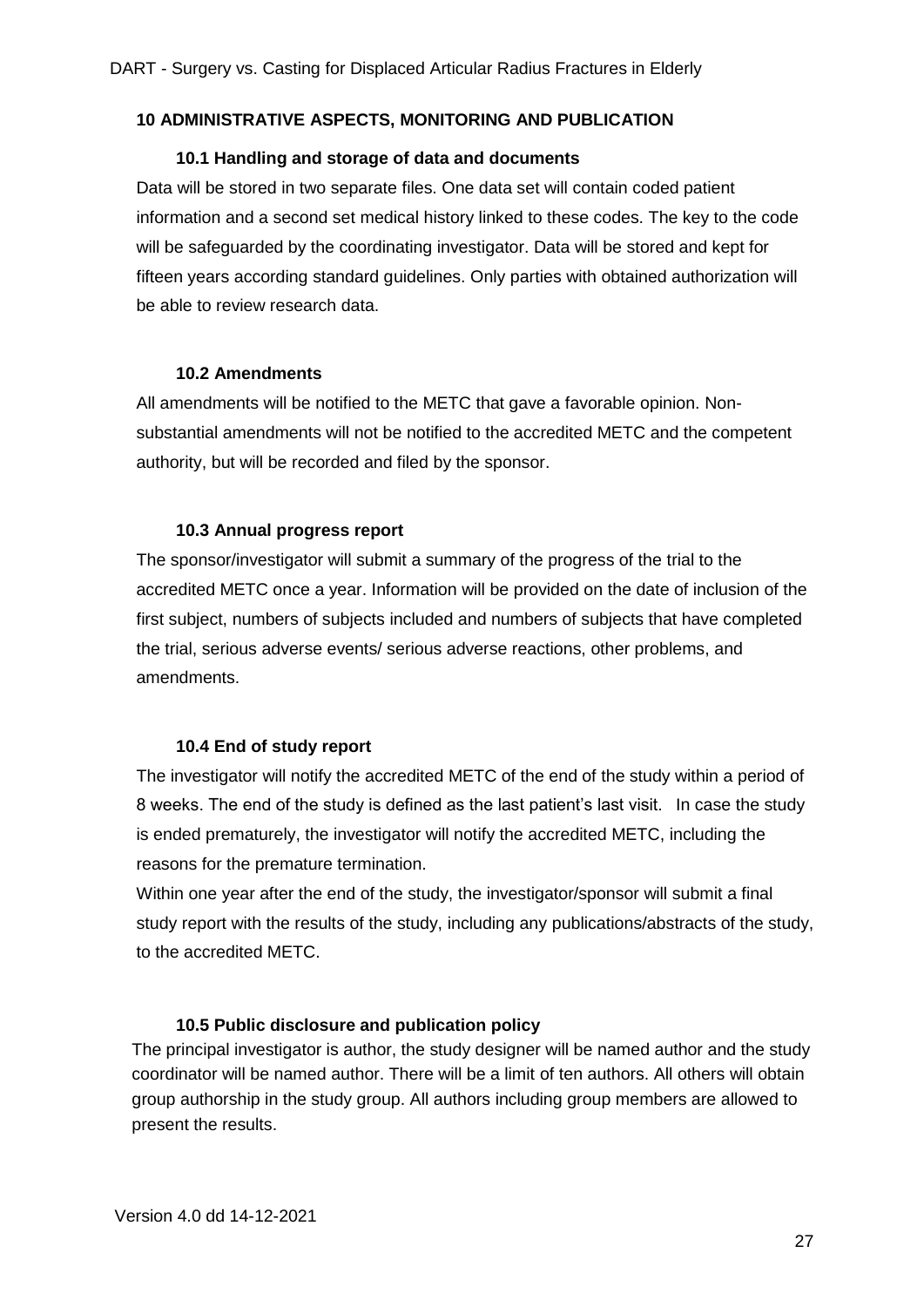## <span id="page-27-0"></span>**11. REFERENCES**

- **1.** Cummings SR, Black DM, Rubin SM. Lifetime risks of hip, Colles', or vertebral fracture and coronary heart disease among white postmenopausal women. *Arch Intern Med.*  Nov 1989;149(11):2445-2448.
- **2.** de Putter CE, Selles RW, Polinder S, Panneman MJ, Hovius SE, van Beeck EF. Economic impact of hand and wrist injuries: health-care costs and productivity costs in a population-based study. *J Bone Joint Surg Am.* May 2 2012;94(9):e56.
- **3.** Polinder S, Iordens GI, Panneman MJ, et al. Trends in incidence and costs of injuries to the shoulder, arm and wrist in The Netherlands between 1986 and 2008. *BMC Public Health.* 2013;13:531.
- **4.** Hartholt KA, Polinder S, Van der Cammen TJ, et al. Costs of falls in an ageing population: a nationwide study from the Netherlands (2007-2009). *Injury.* Jul 2012;43(7):1199- 1203.
- **5.** Centraal Bureau voor de Statistiek. *Prognose bevolking kerncijfers, 2012-2060*. Den Haag/Heerlen 23-9-2014.
- **6.** Chung KC, Shauver MJ, Birkmeyer JD. Trends in the United States in the treatment of distal radial fractures in the elderly. *J Bone Joint Surg Am.* Aug 2009;91(8):1868- 1873.
- **7.** Diaz-Garcia RJ, Oda T, Shauver MJ, Chung KC. A systematic review of outcomes and complications of treating unstable distal radius fractures in the elderly. *J Hand Surg Am.* May 2011;36(5):824-835 e822.
- **8.** Knirk JL, Jupiter JB. Intra-articular fractures of the distal end of the radius in young adults. *J Bone Joint Surg Am.* Jun 1986;68(5):647-659.
- **9.** Koo KO, Tan DM, Chong AK. Distal radius fractures: an epidemiological review. *Orthop Surg.* Aug 2013;5(3):209-213.
- **10.** ME. M. *The Comprehensive classifiction of fractures of long bones.* Berlin ;New York:: Springer-Verlag; ; 1990.
- **11.** Arora R, Gabl M, Gschwentner M, Deml C, Krappinger D, Lutz M. A comparative study of clinical and radiologic outcomes of unstable colles type distal radius fractures in patients older than 70 years: nonoperative treatment versus volar locking plating. *J Orthop Trauma.* Apr 2009;23(4):237-242.
- **12.** Arora R, Lutz M, Deml C, Krappinger D, Haug L, Gabl M. A prospective randomized trial comparing nonoperative treatment with volar locking plate fixation for displaced and unstable distal radial fractures in patients sixty-five years of age and older. *J Bone Joint Surg Am.* Dec 7 2011;93(23):2146-2153.
- **13.** Shauver MJ, Clapham PJ, Chung KC. An economic analysis of outcomes and complications of treating distal radius fractures in the elderly. *J Hand Surg Am.* Dec 2011;36(12):1912-1918 e1911-1913.
- **14.** Anzarut A, Johnson JA, Rowe BH, Lambert RG, Blitz S, Majumdar SR. Radiologic and patient-reported functional outcomes in an elderly cohort with conservatively treated distal radius fractures. *J Hand Surg Am.* Nov 2004;29(6):1121-1127.
- **15.** Young BT, Rayan GM. Outcome following nonoperative treatment of displaced distal radius fractures in low-demand patients older than 60 years. *J Hand Surg Am.* Jan 2000;25(1):19-28.
- **16.** Heelkunde NVv. Richtlijn Distale Radius Fracturen: Diagnostiek en Behandeling. Utrecht2010.
- **17.** Surgeons AAoO. The Treatment of Distal Radius Fractures. *Guideline and Evidence Report*2009.
- **18.** Hakkaart-van Roijen L TS, Bouwmans CAM. *Methoden en Standaardkostprijzen Voor Economische Evaluaties in de Gezondheidszorg.* Diemen, the Netherlands2010.
- **19.** Brouwer WB vEN, Baltussen RM, Rutten FF. A dollar is a dollar is a dollar--or is it? . *Value Health.* 2006 Sep-Oct;:9(5):341-347.
- **20.** Drummond MF SM, Torrance GW, O'Brien BJ, Stoddart GL *Methods for the Economic Evaluation of Health Care Programmes*. 3 ed. New York2005.